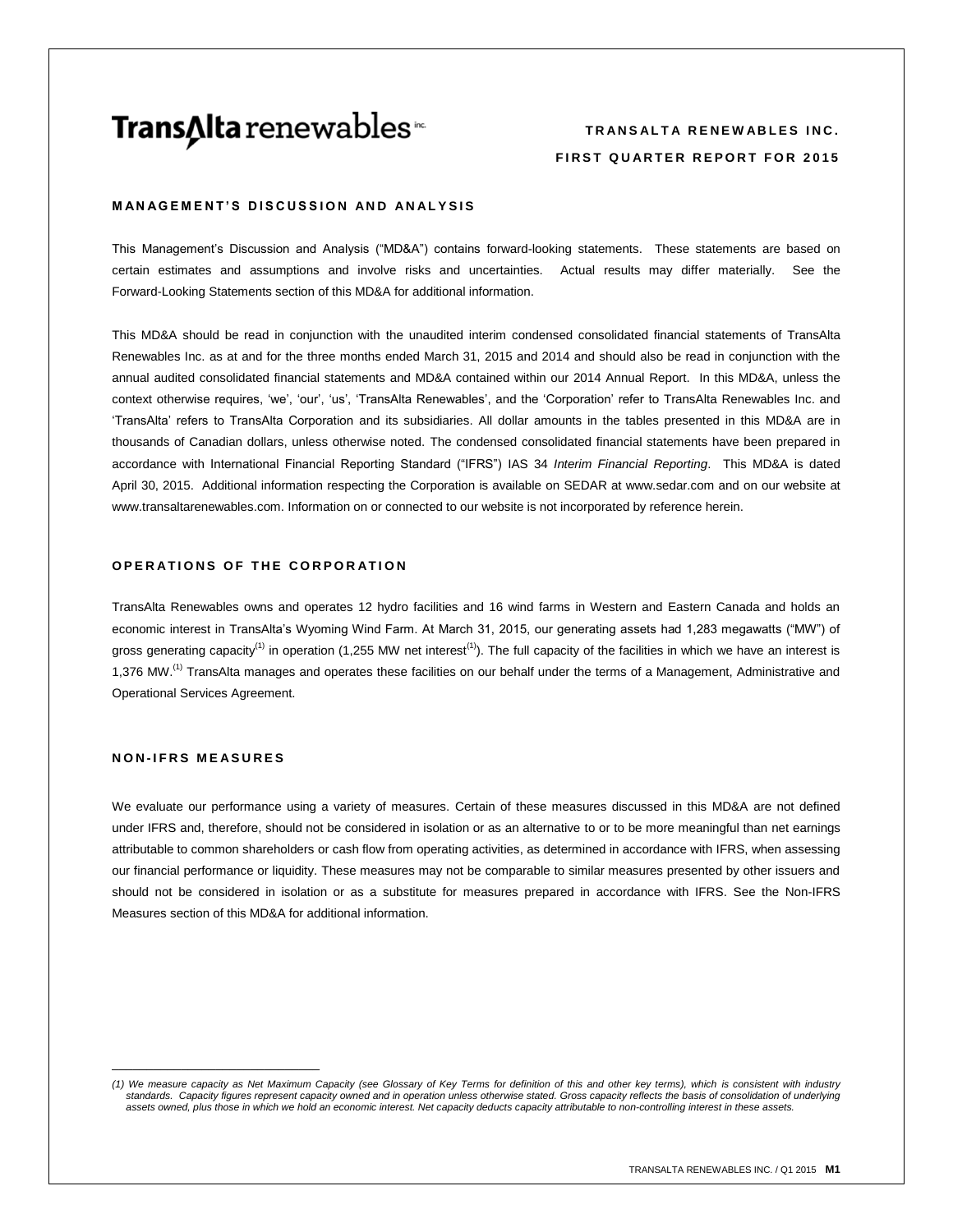## **H I G H L I G H T S**

### **Consolidated Highlights**

| 3 months ended March 31                                     | 2015   | 2014   |
|-------------------------------------------------------------|--------|--------|
| Production (GWh) <sup>(1)</sup>                             | 958    | 981    |
| Revenues                                                    | 68,156 | 67,965 |
| Operating income <sup>(2)</sup>                             | 32,544 | 33,158 |
| Comparable operating income <sup>(3)</sup>                  | 35,578 | 37,523 |
| Net earnings attributable to common shareholders            | 19,650 | 21,134 |
| Comparable net earnings attributable to common shareholders | 19,876 | 21,134 |
| Comparable EBITDA <sup>(3)</sup>                            | 53,840 | 55,662 |
| Funds from operations <sup>(3)</sup>                        | 44,599 | 46,354 |
| Cash flow from operating activities                         | 41,083 | 45,210 |
| Cash available for distribution <sup>(3)</sup>              | 30,283 | 16,835 |
| Net earnings per share attributable to common               |        |        |
| shareholders, basic and diluted <sup>(4)</sup>              | 0.17   | 0.18   |
| Comparable net earnings per share <sup>(3)(4)</sup>         | 0.17   | 0.18   |
| Funds from operations per share <sup>(3)(4)</sup>           | 0.39   | 0.40   |
| Cash available for distribution per share <sup>(3)(4)</sup> | 0.26   | 0.15   |
| Dividends paid per common share <sup>(4)</sup>              | 0.19   | 0.19   |

| As at                       | March 31, 2015 | Dec. 31, 2014 |
|-----------------------------|----------------|---------------|
| Total assets                | 1.979.365      | 1.964.157     |
| Total long-term liabilities | 732.387        | 682.005       |

### **First Quarter Highlights**

- Comparable earnings before interest, taxes, depreciation, and amortization ("EBITDA") and funds from operations ("FFO") both decreased \$1.8 million in the quarter, primarily due to lower and closer to normal wind volumes and the effects of icing events and an unplanned substation outage in Eastern Canada, and lower income from our investment in the Wyoming Wind Farm due to lower wind volumes following above normal volumes last year, partially offset by higher wind volumes in Western Canada, and higher water resource from the early snow melt.
- Reported and comparable net earnings attributable to common shareholders decreased by \$1.5 million and \$1.3 million, respectively, in the first quarter, primarily due to the decrease in comparable EBITDA, partially offset by foreign exchange gains.
- Production decreased 23 gigawatt hours ("GWh") to 958 GWh compared to 2014, primarily due to lower wind volumes at the Wyoming Wind Farm, and lower wind volumes, icing events and an unplanned substation outage in Eastern Canada, partially offset by higher wind volumes and higher water resources from the early snow melt, at Western Canada wind and hydro facilities.
- Cash available for distribution ("CAFD") increased \$13.4 million in the quarter, primarily due to an early payment on amortizing term debt in 2014, partially offset by lower FFO and higher sustaining capital expenditures.

*\_\_\_\_\_\_\_\_\_\_\_\_\_\_\_\_\_\_\_\_\_\_\_\_\_\_\_\_\_*

*<sup>(1)</sup> Includes production from our economic interest in the Wyoming Wind Farm.*

*<sup>(2)</sup> This item is an Additional IFRS Measures. Refer to the Additional IFRS Measures section of this MD&A for further discussion of this item.*

*<sup>(3)</sup> These items are not defined under IFRS. Presenting these items from period to period provides management and investors with the ability to evaluate*  earnings and cash flow trends more readily in comparison with prior periods' results. Refer to the Non-IFRS Measures section of this MD&A for further  *discussion of these items, including, where applicable, reconciliations to measures calculated in accordance with IFRS.* 

*<sup>(4)</sup> Amounts in this and other tables are presented in whole numbers to the nearest two decimals.*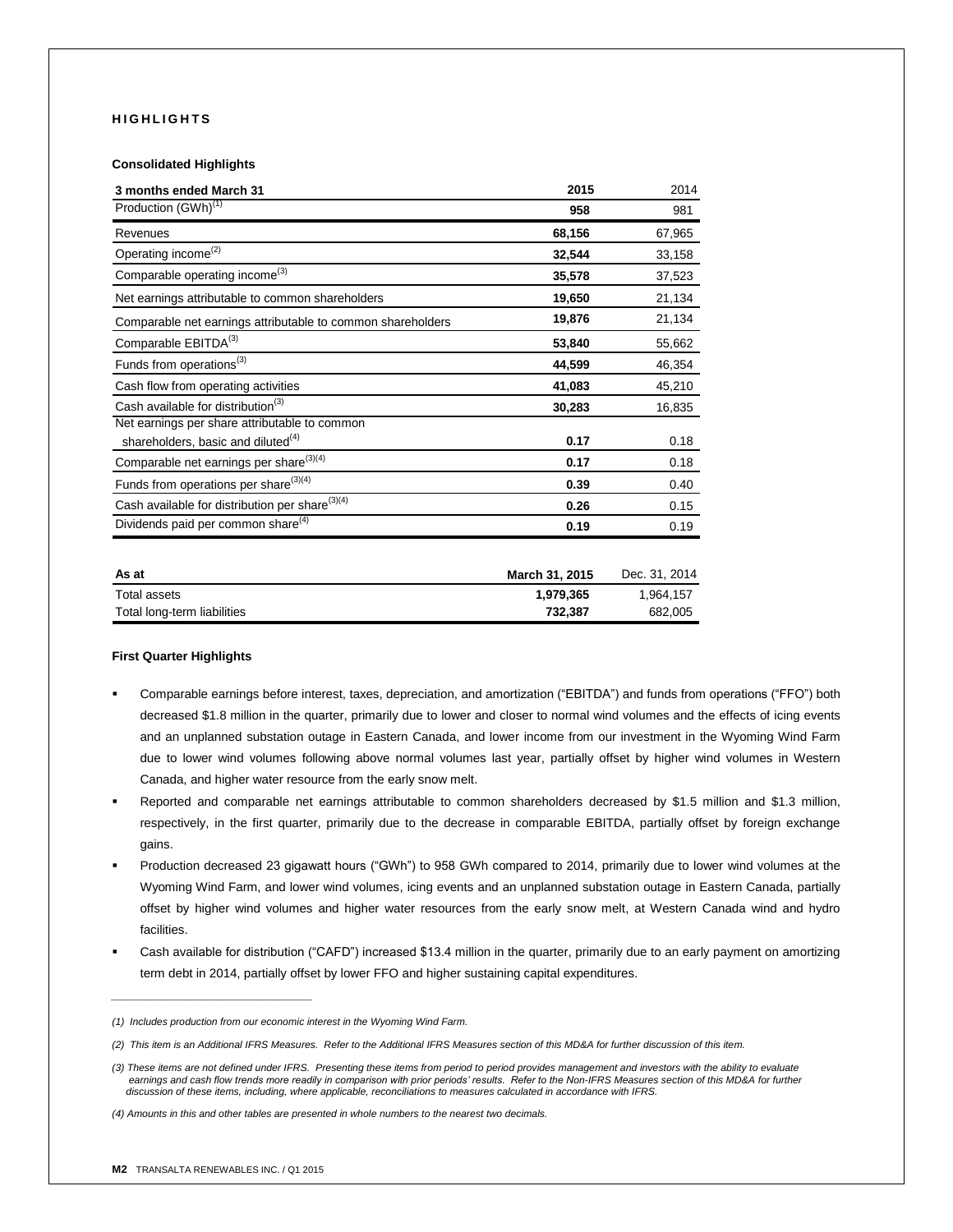### **S I G N I F I C A N T A N D S U B S E Q U E N T E V E N T S**

#### **Investment Agreement with TransAlta**

On March 23, 2015, we entered into an investment agreement with TransAlta, pursuant to which we have agreed to acquire an economic interest based on the cash flows of TransAlta's Australian power generation and gas pipeline portfolio of assets ("Australian Assets") held by TransAlta Energy (Australia) Pty Ltd. ("TEA"), and fund the remaining construction costs for the South Hedland Power Station Project, for a combined value of approximately \$1.78 billion (the "Transaction"). The Australian Assets presently consist of 575 MW of power generation from six gas-fuelled operating facilities and the 150 MW South Hedland Project, as well as the recently commissioned 270 kilometre gas pipeline. The investment agreement provides the Corporation with certain protections in relation to exchange rates, the cost to complete the construction of South Hedland, and the timing of the commencement of its commercial operation. Our investment will consist of the acquisition of securities of TEA which will provide the Corporation a priority return on invested capital, and tracking preferred shares issued by another subsidiary of TransAlta, which will provide an economic interest based on cash flows of the Australian Assets broadly equal to the underlying net distributable profits of TEA. TransAlta will continue to own, manage, and operate the Australian Assets.

On the successful closing of the Transaction, we expect to realize the following benefits:

- Initial dividend increase of 9 per cent (\$0.07 per share on an annualized basis) upon closing of the Transaction, and another 6-7 per cent increase once South Hedland is fully commissioned.
- Initial mid-teen per cent increase in CAFD per share. When South Hedland is fully commissioned, currently scheduled for mid-2017, we expect to also increase our CAFD by approximately \$127 million, or 140 per cent.
- Long-term, highly contracted cash flows.
- Increase in the scale and diversity of the Corporation.
- Provides a Right of First Offer on select potential growth initiatives in Australia.
- Increases the size of the public float by approximately 50 per cent.

We intend to finance the Transaction through a combination of cash and shares issued to TransAlta. We are raising the cash consideration payable to TransAlta through an equity offering.

TransAlta will receive \$1,284 million as consideration pursuant to the Transaction through a combination of Common Shares and Class B Shares in the capital of the Corporation as well as cash. The Class B Shares will provide voting rights equivalent to the Common Shares and are non-dividend paying, but will convert to Common Shares when the South Hedland project is fully commissioned. The number of Common Shares that TransAlta receives on the conversion of the Class B Shares will be adjusted based on the actual amount that we fund for the construction and commissioning of the South Hedland project relative to the budgeted costs. In the event that the construction amount funded by us exceeds the budgeted costs, TransAlta will receive fewer Common Shares upon conversion and, comparably, TransAlta will receive more Common Shares in the event that we fund less than the budgeted costs. The remaining budgeted costs to be funded by us in connection with the construction and commissioning of the South Hedland project are approximately \$490 million, which are expected to be funded through a combination of internally generated cash flow and borrowings under a credit facility.

On April 8, 2015, we issued a final short form prospectus qualifying the distribution of 15,820,000 subscription receipts (each, a "Subscription Receipt") at a price of \$12.65 per Subscription Receipt for gross proceeds of approximately \$200 million. The offering closed on April 15, 2015. In addition, we granted an over-allotment option to the underwriters, exercisable at any time within 30 days following closing of the offering, to purchase up to 2,373,000 Subscription Receipts at the same price for gross proceeds of up to approximately \$30 million. The underwriters exercised in part the over-allotment option and purchased 2,038,423 Subscription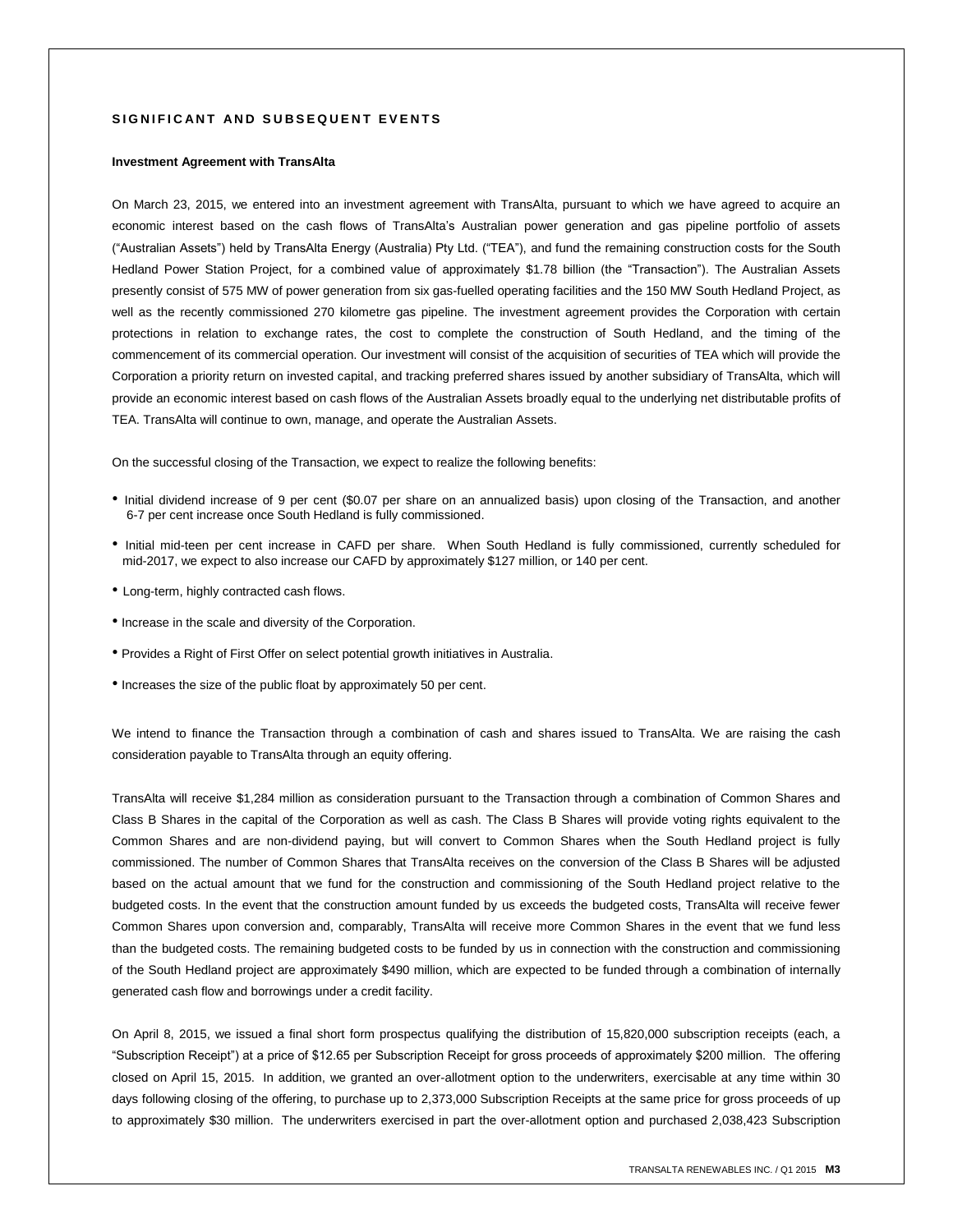Receipts. The over-allotment option closed on April 23, 2015. We expect to receive approximately \$226 million in gross proceeds (\$215 million in net proceeds).

The net proceeds from the sale of Subscription Receipts are being held by an escrow agent and invested in short-term obligations of, or guaranteed by, the Government of Canada (and other approved investments) until the closing of the Transaction, unless a termination event occurs prior thereto or the Transaction does not close by July 31, 2015 (the "Termination Date"). If the closing of the Transaction does not occur on or before the Termination Date, or is terminated at any earlier time, the Subscription Receipts will be terminated and cancelled, and the full subscription price of the Subscription Receipts will be returned to holders of Subscription Receipts, together with their pro-rata portion of any interest earned thereon.

As the Transaction constitutes a related party transaction under applicable securities laws, a special committee consisting of our independent directors (the "Special Committee") was formed to review the Transaction and determine if it was in the best interest of the Corporation and its shareholders. The Special Committee retained independent technical, legal, tax and financial advisors, including Moelis & Company LLC as financial advisor, to provide advice, a valuation of the Transaction and a fairness opinion. The fairness opinion delivered to the Special Committee concluded that the consideration payable pursuant to the Transaction is fair, from a financial point of view, to the Corporation.

Based on its own evaluation and the advice of its advisors, the Special Committee negotiated the terms of the Transaction with TransAlta, including the consideration to be paid by the Corporation and recommended that the board of directors of the Corporation (the "Board") approve the Transaction. The Board considered the recommendation of the Special Committee, which was made after consideration of the advice received by the Special Committee from financial and legal advisors and concluded (with directors that are also officers or former officers of TransAlta abstaining) that the Transaction is in the best interests of and fair to the Corporation, and recommend the approval of the Transaction by disinterested shareholders.

Closing of the Transaction is expected to occur in May 2015 and is subject to approval by the Corporation's shareholders (excluding TransAlta). We have received the regulatory approvals.

Additional information on the Transaction is available in the prospectus filed under the Corporation's profile on SEDAR at www.sedar.com.

### **Bond Issuance**

On Feb. 11, 2015, we refinanced maturing debt at our Pingston hydro facility. Our share of gross proceeds was \$45 million. The bonds bear interest at the annual fixed interest rate of 2.95 per cent, payable semi-annually with no principal repayments until maturity in May 2023. Proceeds were used to repay the \$35 million secured debenture bearing interest at 5.28 per cent. Excess proceeds, net of transaction costs, are to be used for general corporate purposes.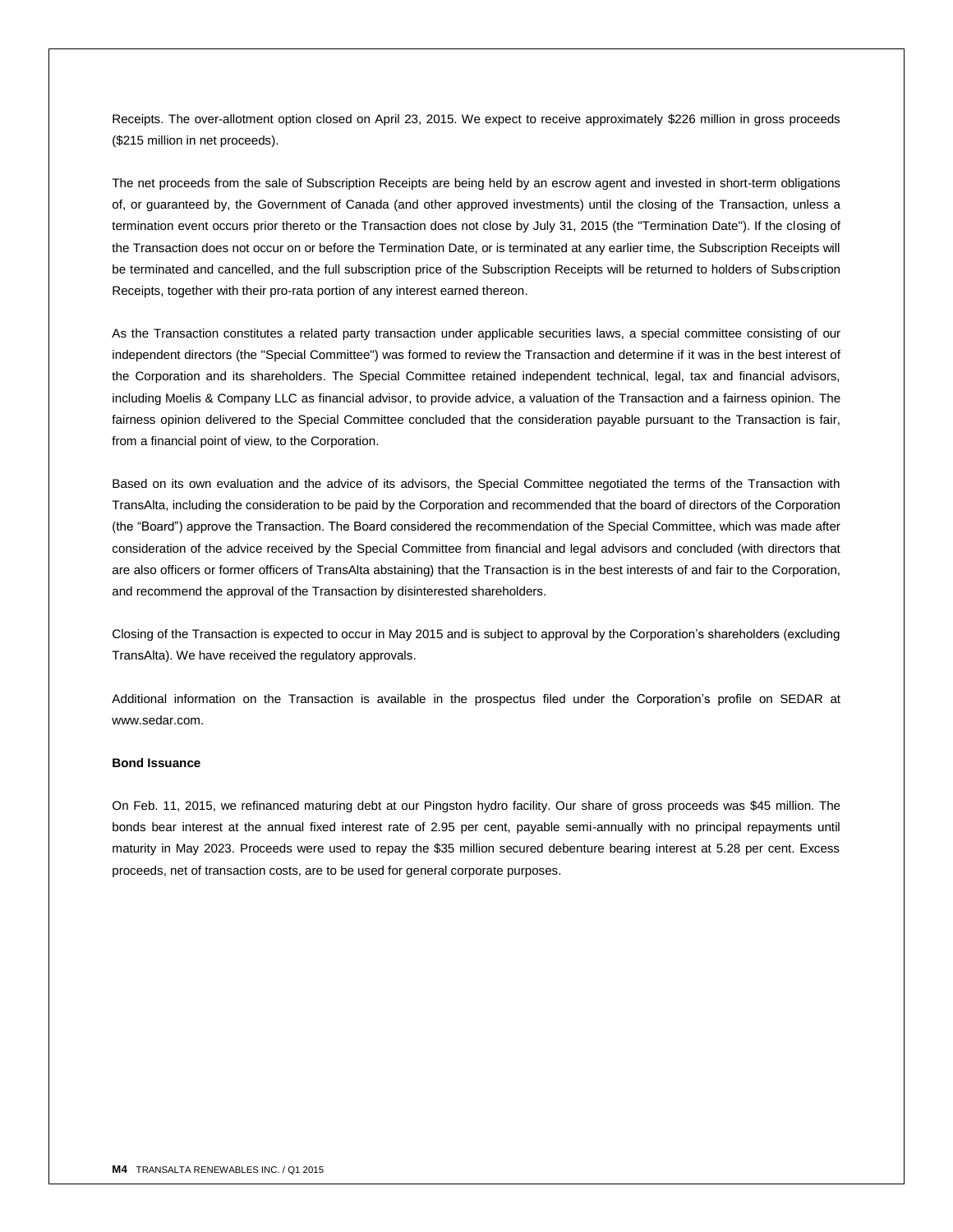# **R E S U L T S O F O P E R A T I O N S**

The comparable results of operations are as follows:

| 3 months ended March 31, 2015                      | <b>Gross installed</b><br>capacity (MW) | Production<br>(GWh) | Revenues | <b>Royalties and</b><br>other costs of<br>sales | Operating<br>costs <sup>(1)</sup> | <b>EBITDA</b> | Revenues per<br>produced<br>$MWh^{(2)}$ | <b>EBITDA</b> per<br>produced<br>MWh <sup>(2)</sup>                          |
|----------------------------------------------------|-----------------------------------------|---------------------|----------|-------------------------------------------------|-----------------------------------|---------------|-----------------------------------------|------------------------------------------------------------------------------|
| Western Canada wind                                | 418                                     | 363                 | 17,826   | 1,293                                           | 5,039                             | 11.494        | 49.11                                   | 31.66                                                                        |
| Eastern Canada wind                                | 616                                     | 457                 | 47.694   | 2,013                                           | 4,053                             | 41.628        | 104.36                                  | 91.09                                                                        |
| Hydro                                              | 105                                     | 40                  | 2.636    | 380                                             | 1.157                             | 1.099         | 65.90                                   | 27.48                                                                        |
| Corporate costs                                    |                                         | ۰                   |          | ٠                                               | 3,415                             | (3, 415)      | ۰                                       |                                                                              |
| Dividend income - Wyoming Wind Farm <sup>(3)</sup> | 144                                     | 98                  |          |                                                 | ٠                                 | 3.034         |                                         | 30.96                                                                        |
| Total                                              | 1,283                                   | 958                 | 68,156   | 3.686                                           | 13,664                            | 53,840        | 79.25                                   | 56.20                                                                        |
| 3 months ended March 31, 2014                      | Gross installed<br>capacity (MW)        | Production<br>(GWh) | Revenues | Royalties and<br>other costs of<br>sales        | Operating<br>costs <sup>(1)</sup> |               | Revenues per                            | EBITDA per<br>EBITDA produced MWh <sup>(2)</sup> produced MWh <sup>(2)</sup> |

| <u>0 1110111110 011000 11101011 0 1. LOTT</u>      |      |                          |        |       |        |         | .      | .     |
|----------------------------------------------------|------|--------------------------|--------|-------|--------|---------|--------|-------|
| Western Canada wind                                | 418  | 286                      | 13.628 | ,295  | 4,934  | 7.399   | 47.65  | 25.87 |
| Eastern Canada wind                                | 616  | 511                      | 52.700 | 2,467 | 3.860  | 46.373  | 103.13 | 90.75 |
| Hydro                                              | 105  | 21                       | .637   | 237   | .054   | 346     | 77.95  | 16.48 |
| Corporate costs                                    |      | $\overline{\phantom{a}}$ |        |       | 2.821  | (2.821) |        |       |
| Dividend income - Wyoming Wind Farm <sup>(3)</sup> | 144  | 163                      | ۰      | ۰     |        | 4.365   |        | 26.78 |
| Total                                              | .283 | 981                      | 67.965 | 3,999 | 12.669 | 55.662  | 83.09  | 56.74 |

### *Western Canada Wind*

Production for the three months ended March 31, 2015 increased 77 GWh compared to the same period in 2014 due to higher wind volumes.

Comparable EBITDA for the three months ended March 31, 2015 increased \$4.1 million compared to the same period in 2014, primarily due to higher production and higher emission reduction credit sales.

### *Eastern Canada Wind*

Production for the three months ended March 31, 2015 decreased 54 GWh compared to the same period in 2014, primarily due to lower and closer to normal wind volumes, icing events, and an unplanned substation outage.

Comparable EBITDA for the three months ended March 31, 2015 decreased \$4.7 million compared to the same period in 2014, primarily due to lower production.

### *Hydro*

 $\overline{a}$ 

Production for the three months ended March 31, 2015 increased 19 GWh compared to the same period in 2014, primarily due to higher water resource from the early snow melt in Western Canada.

Comparable EBITDA for the three months ended March 31, 2015 increased \$0.8 million compared to the same period in 2014, primarily due to higher production at our facilities in Western Canada and insurance proceeds from an unplanned outage in prior periods, partially offset by an increase in operating costs due to planned and unplanned major maintenance work in Western Canada.

*<sup>(1)</sup> Excludes depreciation and amortization.*

*<sup>(2)</sup> The amounts per MWh are presented in whole dollars to the nearest two decimals.*

*<sup>(3)</sup> Dividend income from investment in preferred shares.*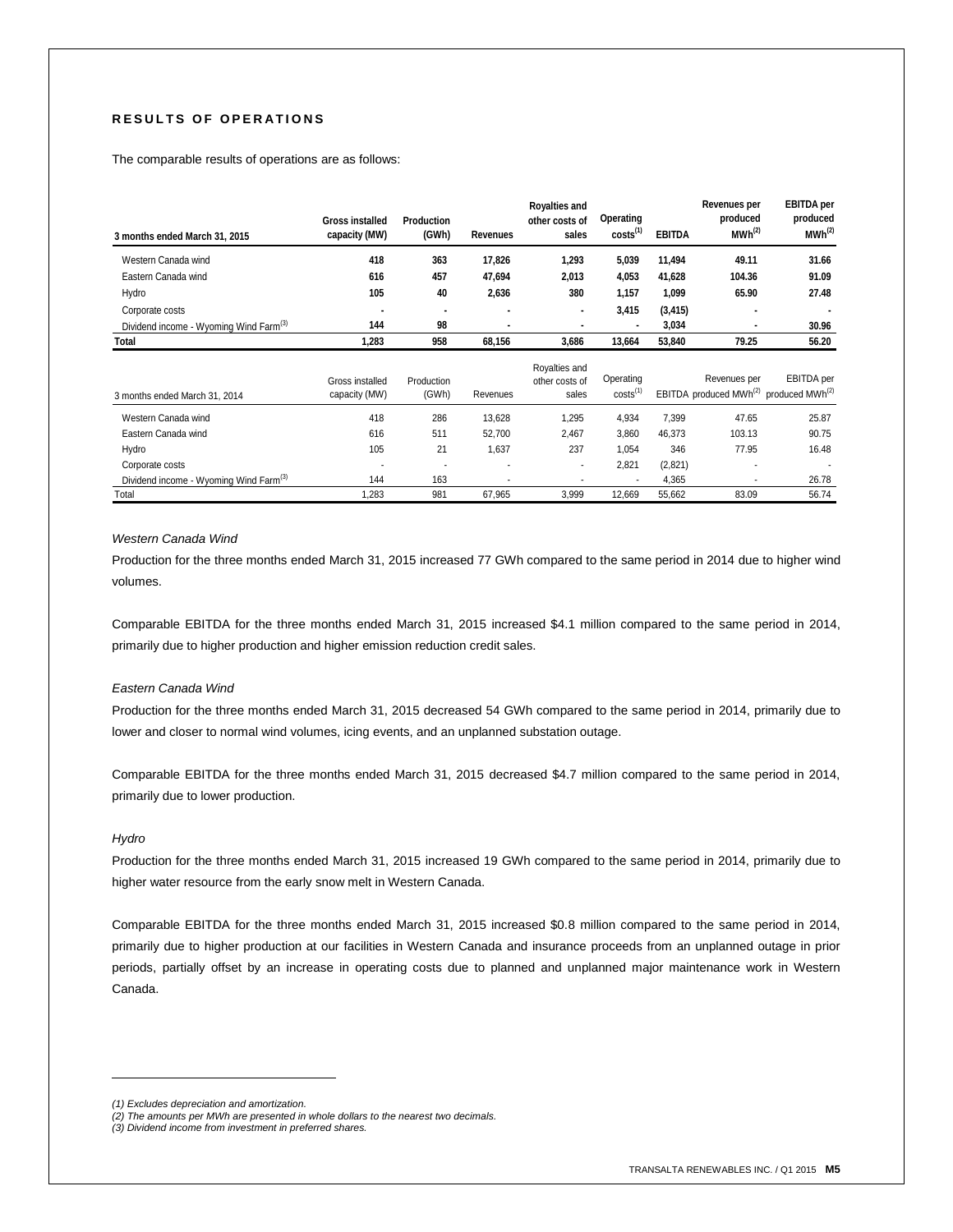## *Corporate*

For the three months ended March 31, 2015 corporate costs increased \$0.6 million to \$3.4 million, primarily due to regulatory costs and the higher G&A Reimbursement Fee following the April 2014 rate adjustment related to the acquisition of an economic interest in the Wyoming Wind Farm and contractual cost escalation.

### *Economic Interest in Wyoming Wind Farm*

For the three months ended March 31, 2015, production at the Wyoming Wind Farm decreased 65 GWh to 98 GWh compared to the same period in 2014. The decrease is primarily due to lower wind volumes following above normal volumes last year.

Comparable EBITDA for the three months ended March 31, 2015 decreased \$1.3 million compared to the same period in 2014, primarily due to lower production.

Dividends received on the preferred shares associated with the Wyoming Wind Farm during the first quarter of 2014 and 2015 are based on pre-tax earnings of TransAlta Wyoming Wind LLC during the months of December, January and February.

# **O T H E R C O N S O L I D A T E D R E S U L T S**

# *Depreciation and Amortization*

For the three months ended March 31, 2015, depreciation and amortization increased \$0.1 million to \$18.3 million compared to the same period in 2014, primarily due to the early retirement of certain assets, partially offset by an adjustment to depreciation.

During the quarter, we recognized an adjustment to give effect to an indemnity from TransAlta for the benefit of the Corporation in respect to a dispute for final disbursements in relation to a construction project completed prior to the formation of the Corporation. As a result, as at March 31, 2015, we recognized a receivable from TransAlta of \$10.0 million offset by a reduction to PP&E of \$8.2 million and the recognition of a liability of \$1.2 million in excess of a previously recognized accounts payable amount.

### *Net Interest Expense*

The components of net interest expense are shown below:

| 3 months ended March 31                                           | 2015  | 2014  |
|-------------------------------------------------------------------|-------|-------|
| Interest on debt                                                  | 8,986 | 9,025 |
| Interest on letters of credit and guarantees pledged by TransAlta | 21    | 21    |
| Interest income                                                   | (39)  | (3)   |
| Accretion of provisions                                           | 261   | 220   |
| Net interest expense                                              | 9.229 | 9,263 |

For the three months ended March 31, 2015, net interest expense is comparable to the same period in 2014.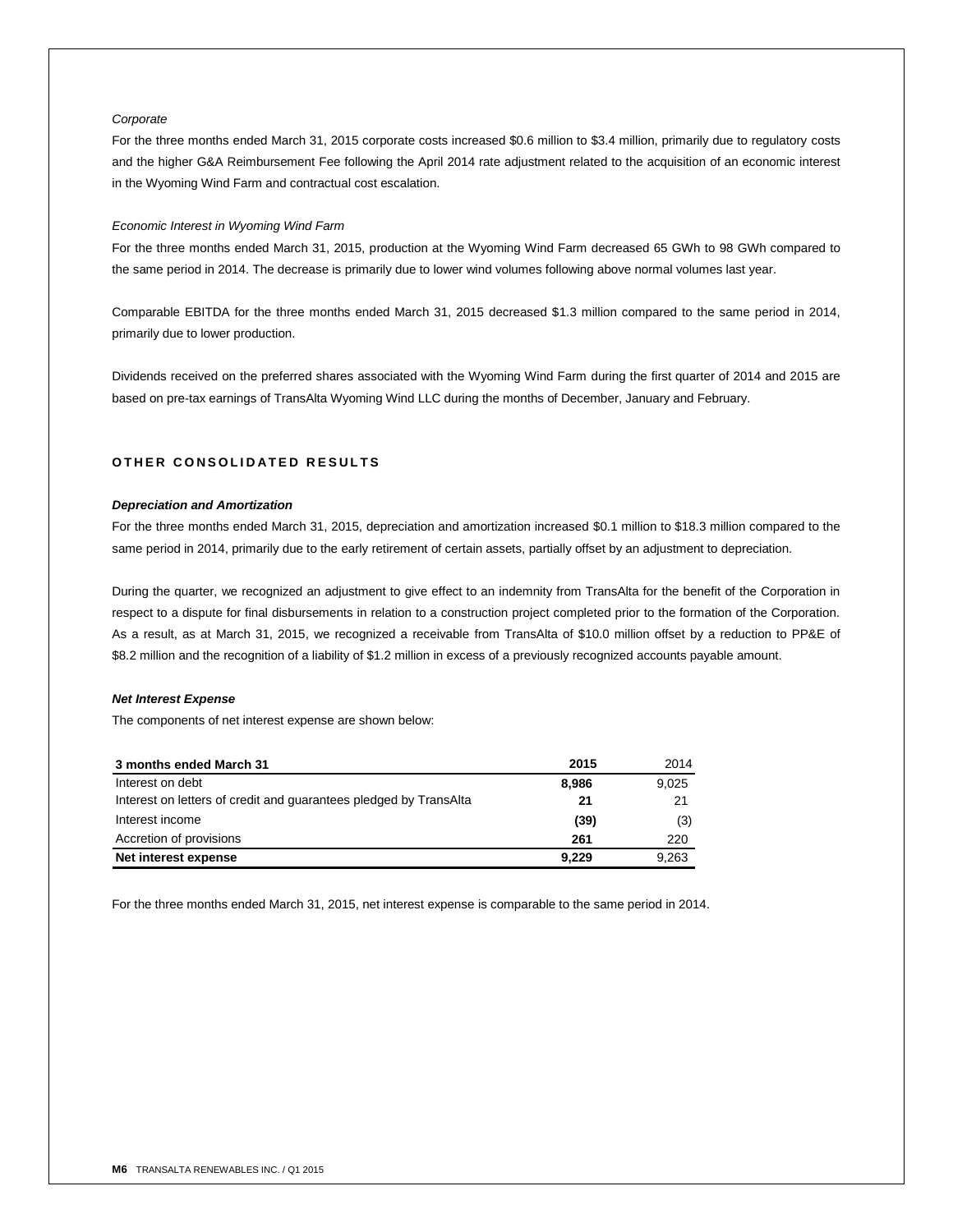# *Income Taxes*

A reconciliation of income taxes and effective tax rates on earnings excluding non-comparable items is presented below:

| 3 months ended March 31                                              | 2015    | 2014     |
|----------------------------------------------------------------------|---------|----------|
| Earnings before income taxes                                         | 26,760  | 28,184   |
| Income attributable to non-controlling interest                      | (1,073) | (1, 159) |
| <b>Comparable earnings attributable to TransAlta Renewables</b>      |         |          |
| shareholders subject to tax                                          | 25,687  | 27,025   |
| Comparable income tax adjustments:                                   |         |          |
| Income tax expense related to writeoff of deferred income tax assets | (226)   |          |
| Income tax expense                                                   | 6,037   | 5,891    |
| Comparable income tax expense                                        | 5,811   | 5,891    |
| Comparable effective tax rate on earnings attributable to            |         |          |
| common shareholders (%)                                              | 23      | 22       |

Comparable income tax expense for the three months ended March 31, 2015 decreased compared to the same period in 2014, primarily due to lower comparable earnings, partially offset by lower dividend income not subject to tax.

The comparable effective tax rate on earnings attributable to common shareholders for the three months ended March 31, 2015 increased compared to the same period in 2014, due to lower dividend income not subject to tax.

### *Non-Controlling Interest*

Natural Forces Technologies Inc. owns a 17 per cent interest in the Kent Hills 1 and 2 wind farms, which have 150 MW of gross generating capacity.

Net earnings attributable to the non-controlling interest for the three months ended March 31, 2015 decreased \$0.1 million compared to the same period in 2014, primarily due to icing events.

# **L I Q U I D I T Y A N D C A P I T A L R E S O U R C E S**

Liquidity risk arises from our ability to meet general funding needs, engage in trading and hedging activities, and manage the assets, liabilities, and capital structure of the Corporation. Liquidity risk is managed by maintaining sufficient liquid financial resources to fund obligations as they come due in the most cost-effective manner.

Our liquidity needs are met through a variety of sources, including capital markets, cash generated from operations and funding from TransAlta. Our primary uses of funds are operational expenses, capital expenditures, distributions to non-controlling interest, interest and principal payments on debt, and dividends.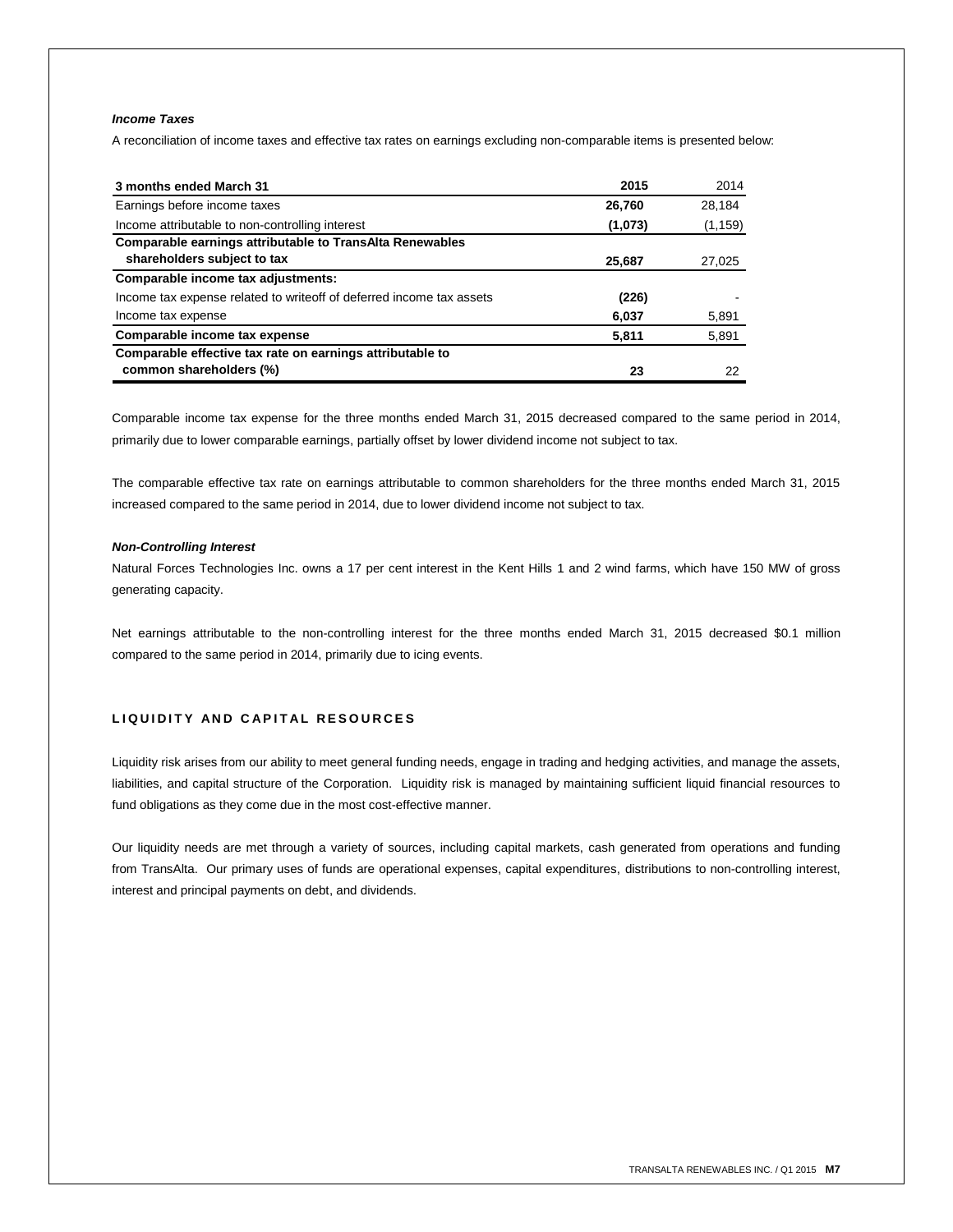# *Financial Position*

The following chart highlights significant changes in the Condensed Consolidated Statements of Financial Position from Dec. 31, 2014 to March 31, 2015:

|                                            | Increase/  |                                                                                                                                                                     |
|--------------------------------------------|------------|---------------------------------------------------------------------------------------------------------------------------------------------------------------------|
|                                            | (decrease) | Primary factors explaining change                                                                                                                                   |
| Cash and cash equivalents                  | 13,562     | Timing of receipts and payments                                                                                                                                     |
| Accounts receivable                        | 11,610     | Timing of customer receipts and seasonality of revenue and<br>PP&E adjustment with TransAlta                                                                        |
| Prepaid expenses                           | 1,730      | Annual insurance premiums paid in the period                                                                                                                        |
| Property, plant, and equipment, net        | (22, 217)  | Depreciation and adjustment with TransAlta, partially offset<br>by additions                                                                                        |
| Intangible assets                          | (1,966)    | Amortization                                                                                                                                                        |
| Investment in preferred shares             | 11,199     | Increase due to favourable changes in foreign exchange<br>rates                                                                                                     |
| Deferred income tax assets                 | 692        | Increase in income tax loss carryforwards                                                                                                                           |
| Accounts payable and accrued liabilities   | 675        | Timing of payments                                                                                                                                                  |
| Long-term debt (including current portion) | 10,658     | Refinancing of our Pingston facility and unfavourable<br>changes in foreign exchange rates, partially offset by<br>principal repayments on the Amortizing Term Loan |
| Decommissioning and other provisions       | 751        | Accretion and change in discount rate                                                                                                                               |
| Deferred income tax liabilities            | 6,183      | Decreases in tax loss carryforwards and increases in taxable<br>temporary differences                                                                               |
| Equity attributable to shareholders        | (2,513)    | Net earnings for the period, offset by dividends declared                                                                                                           |

# *Cash Flows*

The following chart highlights significant changes in the Condensed Consolidated Statements of Cash Flows for the three months ended March 31, 2015 compared to the same period in 2014:

| 3 months ended March 31                        | 2015      |        | 2014 Primary factors explaining change                                                                                                                                                                                                                                                                                    |
|------------------------------------------------|-----------|--------|---------------------------------------------------------------------------------------------------------------------------------------------------------------------------------------------------------------------------------------------------------------------------------------------------------------------------|
| Cash and cash equivalents, beginning of period | 23,726    | 18,365 |                                                                                                                                                                                                                                                                                                                           |
| Provided by (used in):                         |           |        |                                                                                                                                                                                                                                                                                                                           |
| Operating activities                           | 41,083    |        | 45,210 Lower cash earnings of \$1.8 million and unfavourable<br>changes in working capital of \$2.4 million                                                                                                                                                                                                               |
| Investing activities                           | (3,021)   |        | $(1,052)$ Increase in additions to property, plant and equipment of \$1.0<br>million, unfavourable change in non-cash investing working<br>capital balances of \$0.4 million, unfavourable change in<br>realized risk management loss of \$0.2 million, and a<br>decrease in proceeds on the sale of assets \$0.3 million |
| Financing activities                           | (24, 949) |        | (50,592) Issuance of long-term debt of \$45.0 million, partially offset by<br>an increase in the repayment of long-term debt of \$18.9<br>million and an increase in other financing costs of \$0.4<br>milllion                                                                                                           |
| Translation of foreign currency cash           | 449       |        | 14 Effect of the appreciation of the U.S. dollar on U.S. cash on<br>hand                                                                                                                                                                                                                                                  |
| Cash and cash equivalents, end of period       | 37,288    | 11,945 |                                                                                                                                                                                                                                                                                                                           |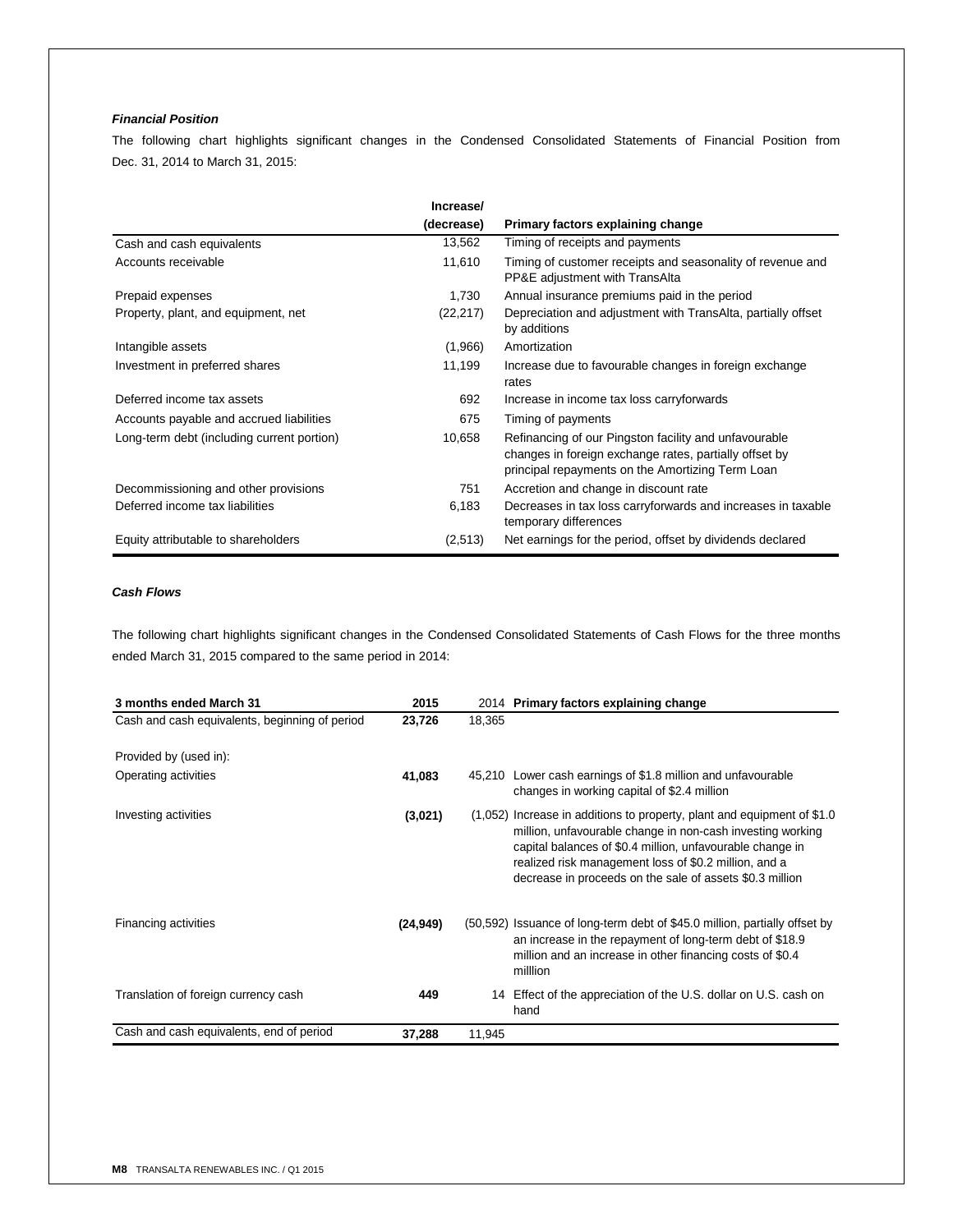### *Debt*

Long-term debt, including amounts owing to TransAlta, totalled \$669.1 million at March 31, 2015 compared to \$658.5 million Dec. 31, 2014. Long-term debt increased from Dec. 31, 2014 primarily due to the refinancing of our Pingston facility and unfavorable changes in foreign exchange rates, partially offset by principal repayments on the Amortizing Term Loan.

At March 31, 2015, \$277.6 million of our long-term debt was due to TransAlta (Dec. 31, 2014 - \$279.3 million).

#### *Working Capital Credit Facility*

We have a \$100.0 million unsecured working capital credit facility with TransAlta available to us. The facility is available for general corporate purposes, including financing ongoing working capital requirements. At March 31, 2015, no amounts were drawn on the facility. The working capital credit facility is proposed to increase to \$350 million following the close of the Transaction described in in the Significant and Subsequent Events section of this MD&A.

### *Share Capital*

On March 31, 2015 and April 30, 2015, we had 114.7 million common shares issued and outstanding.

During the three months ended March 31, 2015, no common shares were issued. Information on issued Subscription Receipts is presented in the Significant and Subsequent Events section of this MD&A.

# **201 5 O U T L O O K**

Our 2015 outlook is based on our current operations, excluding the effects of the Transaction described in the Significant and Subsequent Events section of this MD&A.

#### *Business Environment*

#### *Economic Environment*

We expect low growth in Western Canada in 2015. The slowdown in the oil and gas sector is expected to cut economic growth as a result of investment slowdown and lower consumer spending. Growth in Eastern Canada is expected to improve to moderate rates in 2015, driven largely by exports supported by the U.S. recovery and the strengthening U.S. dollar.

Counterparty credit risk is monitored and we operate in accordance with our established risk management policies. We do not anticipate any material change to our existing credit practices and continue to deal primarily with investment grade counterparties.

#### *Environmental Legislation*

Alberta's current greenhouse gas program is set to be revised in mid-2015. The value realized from our environmental attributes generated in the province may be impacted by the program's terms. Revenue from environmental attributes generated in Alberta amounted to \$3.3 million in the first quarter of 2015 and \$7.5 million in the full year 2014.

On April 13, 2015, the Ontario Government announced that Ontario will be implementing a greenhouse gas ("GHG") cap-and-trade system in an effort to reduce emissions and fight climate change. The cap-and-trade system will impose a hard ceiling on the GHG emissions allowed in each sector of the economy. The details of the cap-and-trade system (such as specifics on a potential cap, covered sectors, or anticipated launch date) currently remain absent but are to be developed through stakeholder consultations.

### *Operations*

#### *Production*

Including production from the Wyoming Wind Farm, we expect production in 2015 to be in the range of 3,250 to 3,550 GWh.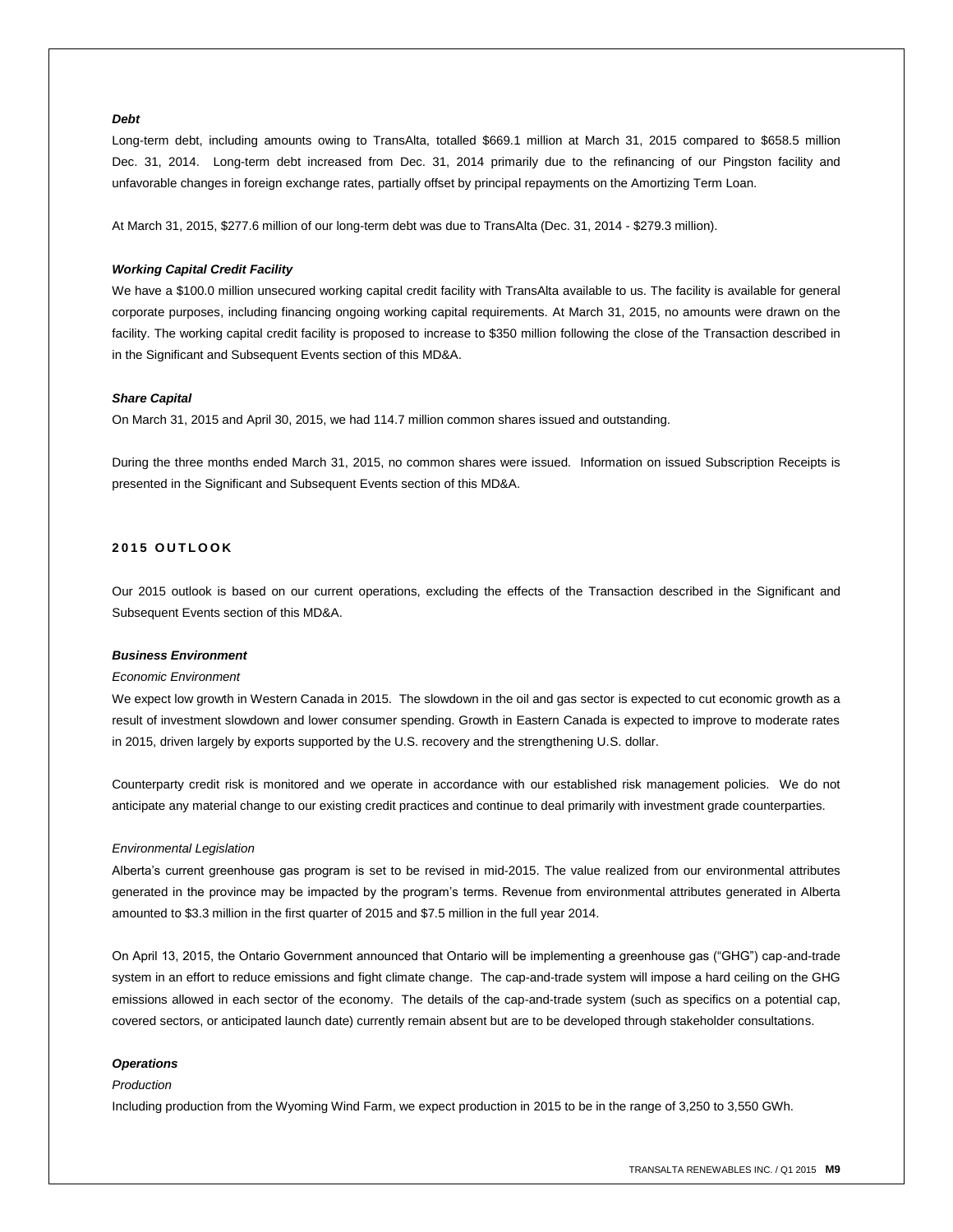### *Contracted Cash Flows*

Through the use of PPAs, including the TransAlta PPAs, substantially all of our capacity is contracted over the next nine to 21 years. In addition, for 2015, approximately 75 per cent and 96 per cent of the environmental attributes from our wind and hydro facilities, respectively, have been sold.

Our contract with respect to our 10 MW Akolkolex facility is now expiring, however the current contract terms are expected to remain in place until the buyer finalizes its renewal process.

### *Government Incentives*

Certain of our wind and hydro facilities are eligible to receive incentives under the Wind Power Production Incentive or the ecoENERGY for Renewable Power incentive programs sponsored by the Canadian federal government to encourage the development of clean power generation projects in Canada. Qualifying facilities receive specified incentive payments for every kilowatt hour of energy production for a period of up to ten years from commissioning. We are expecting a reduction in revenues in 2015 associated with the expiry of the Summerview 1 incentives in September 2014. Incentives earned at Summerview 1 amounted to \$1.0 million in the full year 2014.

#### *Operations, Maintenance, and Administration Costs*

We expect OM&A costs for 2015 to remain consistent with 2014. We have long-term service agreements in place for many of our wind facilities, which allow us to stabilize costs.

#### *Economic Interest in Wyoming Wind Farm*

We expect consistent dividends from our investment in the Wyoming Wind Preferred Shares in 2015 compared to 2014.

### *Exposure to Fluctuations in Foreign Currencies*

In 2015, we expect that we will be exposed to fluctuations in the exchange rate between the Canadian and U.S. dollars as a result of our economic interest in the Wyoming Wind Farm, as both the Wyoming Wind Preferred Shares and the related dividends received are denominated in U.S. dollars. However, these exposures will be partially offset by the U.S.-denominated Wyoming Wind Acquisition Loan, our U.S.\$20.0 million debenture, and the related payment of U.S.-denominated interest thereon. Any changes in foreign investments or foreign-denominated debt, including the closing of the Transaction, may change our exposure.

All of our other assets are located in Canada, and as a result, there is minimal additional exposure to fluctuations in foreign currencies. We may acquire equipment from foreign suppliers for future capital or unplanned maintenance projects, which could create exposure to fluctuations in the value of the Canadian dollar related to these currencies.

Our strategy is to minimize the impact, if any, of fluctuations in the Canadian dollar against the U.S. dollar, euro and other currencies by entering into foreign exchange contracts, to the extent that foreign-denominated expenses and revenues do not offset.

#### *Net Interest Expense*

We are not exposed to interest rate risk from long-term debt as all instruments bear interest at a fixed rate. Net interest for 2015 is expected to be lower than 2014, primarily due to the lower carrying value and principal repayments on the Amortizing Term Loan and Wyoming Wind Acquisition Loan. However, changes in the value of the Canadian dollar relative to the U.S. dollar can affect the amount of interest expense incurred.

### *Liquidity and Capital Resources*

If there are low wind volumes, low hydro resource, or unexpected maintenance costs, we may need additional liquidity in the future. We expect to maintain adequate available liquidity under our working capital credit facility with TransAlta.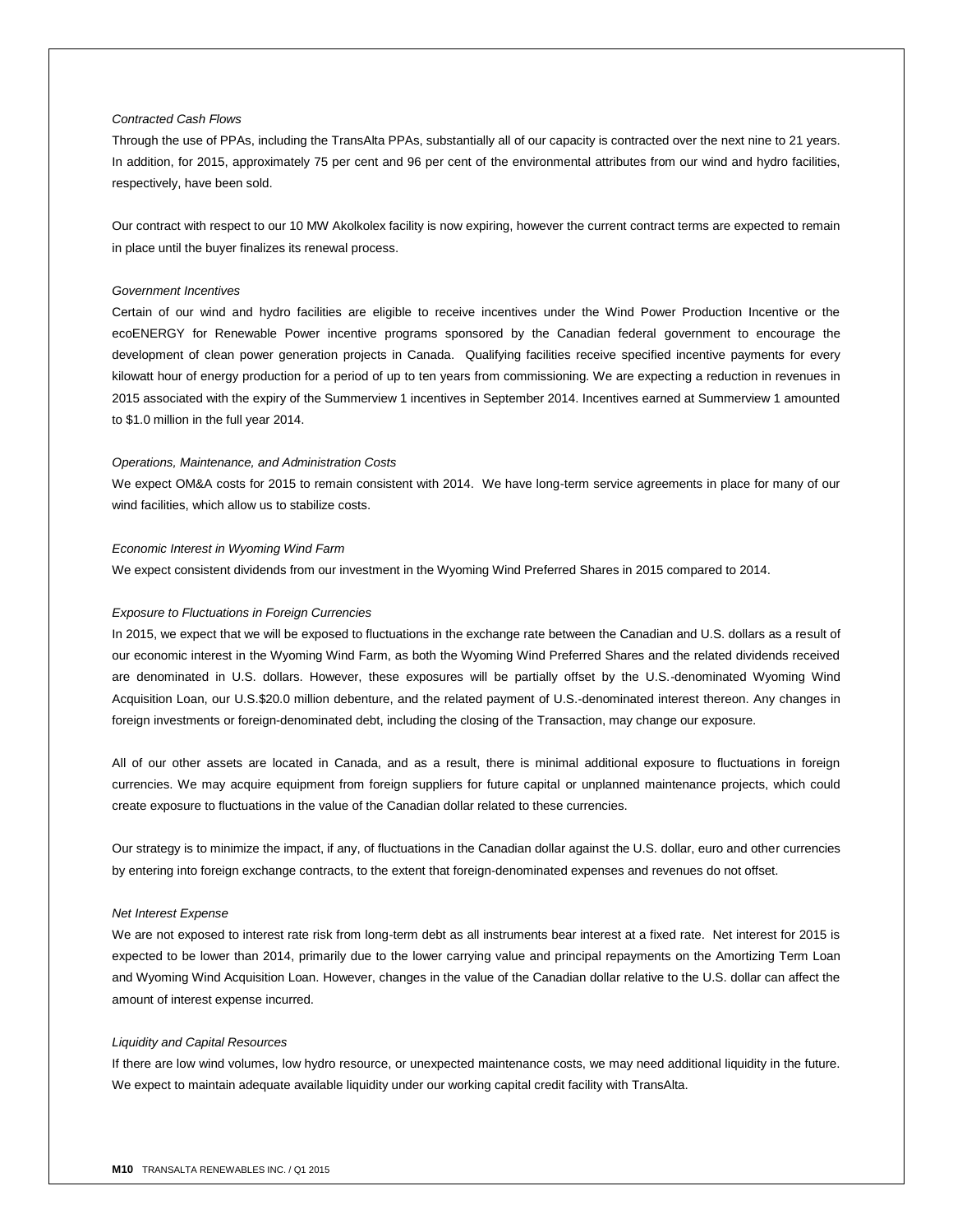The Corporation manages liquidity risk associated with debentures due in 2015 and beyond by preparing and revising long-term external financing plans reflecting business plans and market availability of capital. The Corporation anticipates refinancing its maturing debt based on reasonable commercial terms.

### *Income Taxes*

The effective tax rate on earnings excluding non-comparable items for 2015 is expected to be approximately 20 to 25 per cent, which is lower than the statutory tax rate of 25 per cent, primarily due to certain earnings that are not subject to tax.

### *Capital Expenditures*

### *Sustaining Capital*

Our sustaining capital is comprised of the ongoing capital costs associated with maintaining the existing generating capacity of our facilities.

For 2015, our estimate for total sustaining capital, net of any contributions received, is allocated among the following:

|                                      |                                                           | Spend to<br>date $(1)(2)$ | <b>Expected spend in</b> |
|--------------------------------------|-----------------------------------------------------------|---------------------------|--------------------------|
| Category                             | <b>Description</b>                                        | in 2015                   | $2015^{(2)}$             |
| Routine capital                      | Expenditures to maintain our existing generating capacity | 0.7                       | 1 - 2                    |
| Planned maintenance                  | Regularly scheduled maintenance                           | 1.1                       | 7 - 8                    |
| <b>Total sustaining expenditures</b> |                                                           | 1.8                       | $8 - 10$                 |

### *Financing*

Financing for these capital expenditures is expected to be provided by cash flow from operating activities and existing borrowing capacity through TransAlta.

### **FINANCIAL INSTRUMENTS**

Refer to *Note 12* of our most recent annual consolidated financial statements and *Note 6* of our interim condensed consolidated financial statements as at and for the three months ended March 31, 2015 for details on Financial Instruments. Also refer to the Financial Instruments section of our most recent annual MD&A for additional details. Our risk management profile and practices have not changed materially from Dec. 31, 2014.

*(1) As at March 31, 2015.*

*(2) Amounts reported in millions of dollars.*

*\_\_\_\_\_\_\_\_\_\_\_\_\_\_\_\_\_\_\_\_\_\_\_\_\_\_\_\_*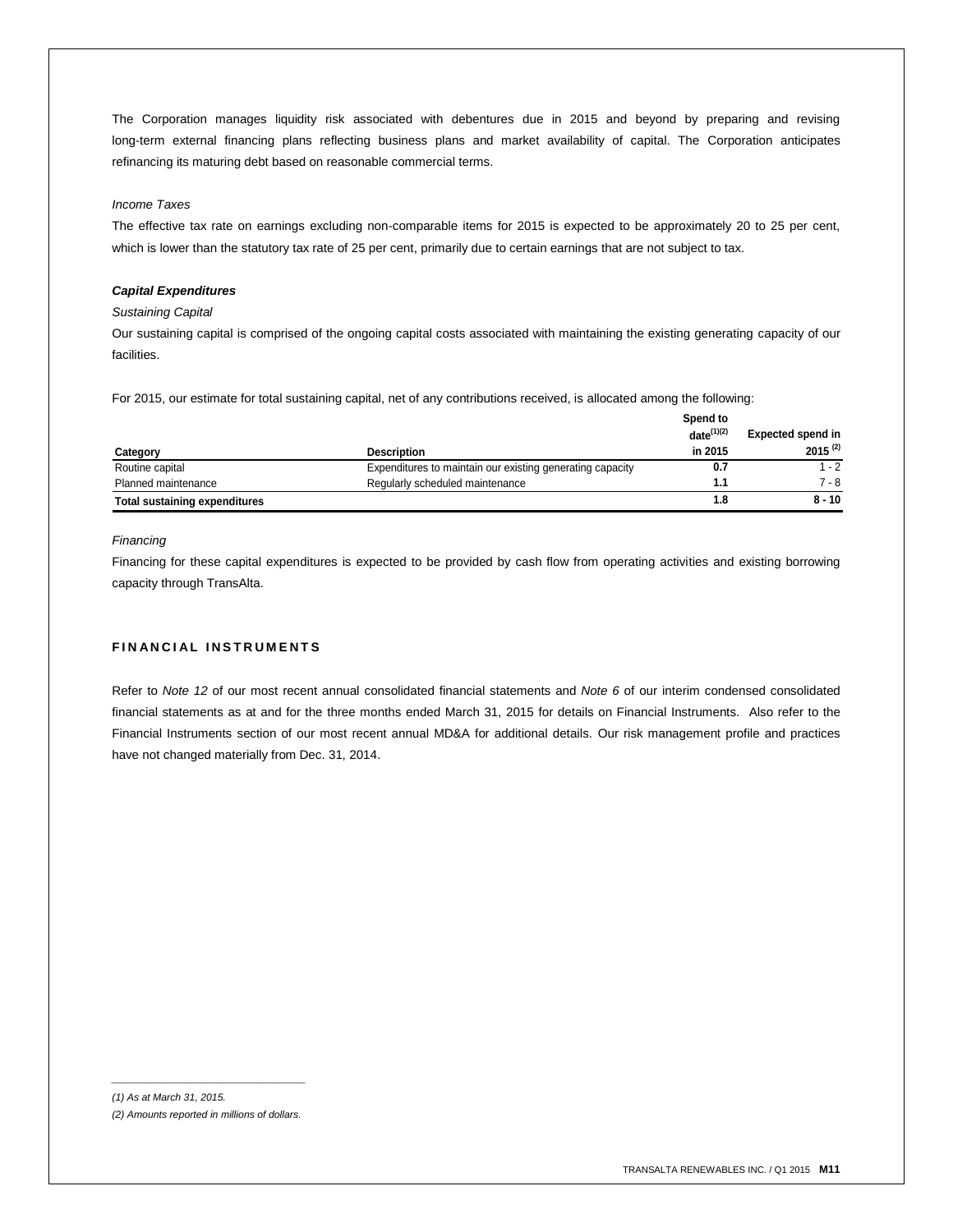# **R E L A T E D P A R T Y T R A N S A C T I O N S A N D B A L A N C E S**

Refer to the Related Party Transactions and Balances – Post-Acquisition Relationship with TransAlta section of our most recent annual MD&A for information about agreements and transactions with TransAlta.

# **Related Party Transactions**

Amounts recognized from transactions with TransAlta or subsidiaries of TransAlta are as follows:

| 3 months ended March 31                                | 2015   | 2014  |
|--------------------------------------------------------|--------|-------|
| Revenue from TransAlta PPAs                            | 10,569 | 7,951 |
| Royalty and other revenue-based costs adjustments      | 133    |       |
| Revenue from emission reduction credits <sup>(1)</sup> | 2,240  |       |
| Dividend income from investment in preferred shares    | 3,034  | 4,365 |
| <b>G&amp;A Reimbursement Fee</b>                       | 2,628  | 2,523 |
| Interest expense on Amortizing Term Loan               | 1,697  | 1,914 |
| Interest expense on letters of credit and quarantees   | 21     | 21    |
| Interest expense on Wyoming Wind Acquisition Loan      | 1.097  | 1,135 |

 $(1)$  The value of the emission reduction credits was determined by reference to market information for similar instruments, including historical transactions with third parties, with the transaction ultimately reviewed and approved by the Corporation's independent members of the Board of Directors.

### **Related Party Balances**

Related party balances include the following balances with TransAlta or subsidiaries of TransAlta:

| As at                                                              | March 31, 2015 | Dec. 31, 2014 |
|--------------------------------------------------------------------|----------------|---------------|
| Trade and other receivables                                        | 16,307         | 7,136         |
| Trade accounts payable                                             | 3,585          | 3,142         |
| Dividends payable                                                  | 10,345         | 10,345        |
| Interest payable                                                   | 934            | 2,795         |
| Investment in preferred shares                                     | 130,378        | 119,179       |
| Net risk management assets (liabilities)                           | 363            | (117)         |
| Amortizing Term Loan                                               | 167,188        | 178,364       |
| Wyoming Wind Acquisition Loan                                      | 110.394        | 100,912       |
| Letters of credit issued by TransAlta on behalf of the Corporation | 5,167          | 4,503         |
| Guarantees provided by TransAlta on behalf of the Corporation      | 226,500        | 226,500       |

### **A D D I T I O N A L I F R S M E A S U R E S**

An additional IFRS measure is a line item, heading, or subtotal that is relevant to an understanding of the financial statements but is not a minimum line item mandated under IFRS, or the presentation of a financial measure that is relevant to an understanding of the financial statements but is not presented elsewhere in the financial statements. We have included line items entitled "gross margin" and "operating income" in our Condensed Consolidated Statements of Earnings for the three months ended March 31, 2015 and 2014. Presenting these line items provides management and investors with a measurement of ongoing operating performance that is readily comparable from period to period.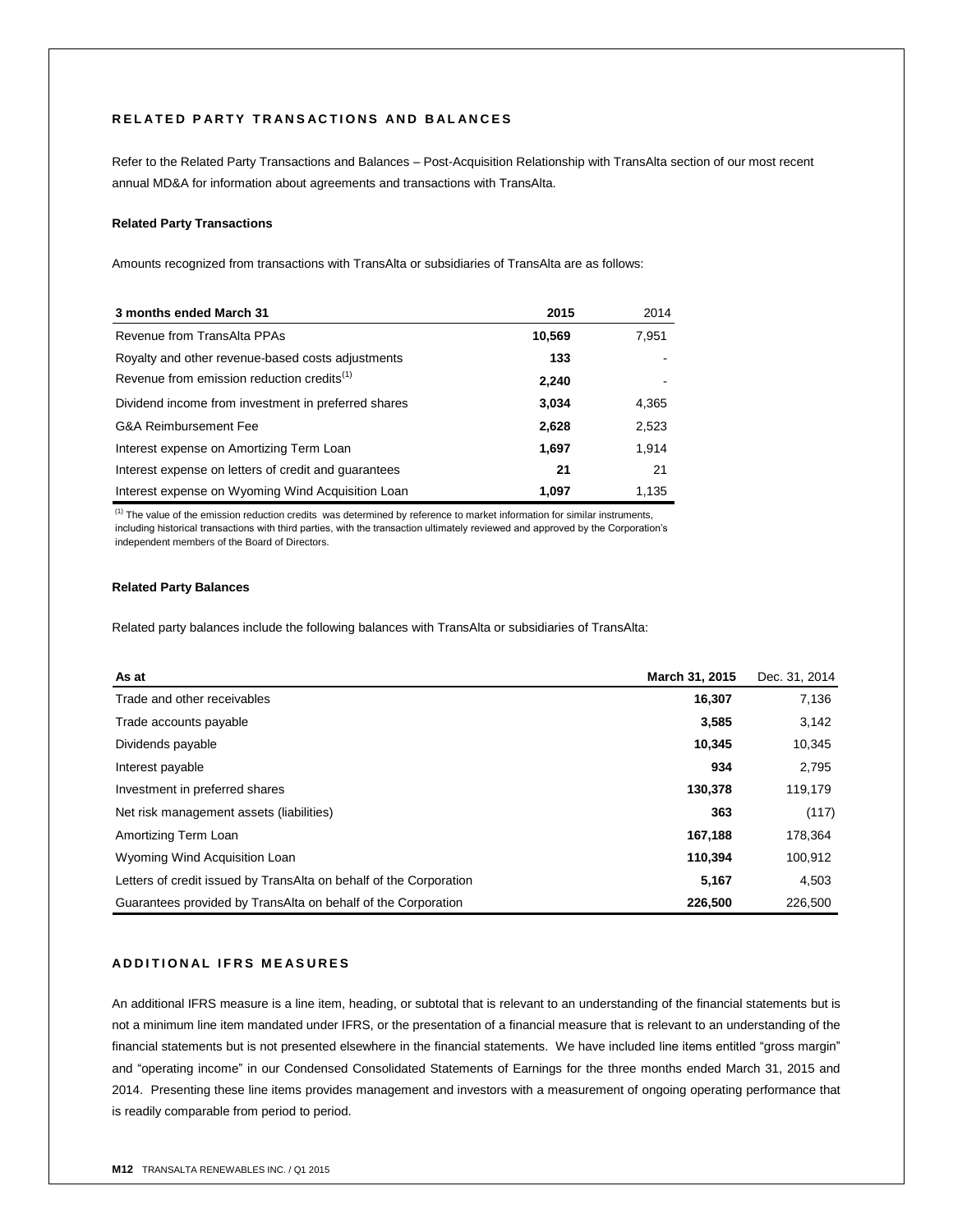### **N O N - I F R S M E A S U R E S**

We evaluate our performance using a variety of measures. Those discussed below, and elsewhere in this MD&A, are not defined under IFRS and, therefore, should not be considered in isolation or as an alternative to or to be more meaningful than net earnings attributable to common shareholders or cash flow from operating activities, as determined in accordance with IFRS, when assessing our financial performance or liquidity. These non-IFRS measures are not necessarily comparable to a similarly titled measure of another company.

Typically, for comparability purposes, we exclude the impact of asset impairment charges and other adjustments to earnings, such as gains on sales of assets, as management believes these transactions are not representative of our business operations. We also exclude the income tax expense related to changes in corporate income tax rates and writedowns of deferred income tax assets as these amounts do not relate to tax impacts on current earnings.

Earnings on a comparable basis per share are calculated using the weighted average common shares outstanding during the period.

Comparable operating income and EBITDA also include the dividend income from the preferred share investment associated with the Wyoming Wind Farm. The dividend income is used as a proxy for the EBITDA of the Wyoming Wind Farm.

Presenting comparable EBITDA from period to period provides management and investors with a proxy for the amount of cash generated from operating activities before net interest expense, non-controlling interest, and income taxes.

A reconciliation of comparable results to reported results is as follows:

| 3 months ended March 31                             | 2015     |                |            |          | 2014                     |            |  |  |
|-----------------------------------------------------|----------|----------------|------------|----------|--------------------------|------------|--|--|
|                                                     |          | Comparable     | Comparable |          | Comparable               | Comparable |  |  |
|                                                     | Reported | adjustments    | total      | Reported | adjustments              | total      |  |  |
| Revenues                                            | 68,156   |                | 68.156     | 67.965   |                          | 67,965     |  |  |
| Royalties and other costs of sales                  | 3,686    |                | 3,686      | 3,999    |                          | 3,999      |  |  |
| Gross margin                                        | 64,470   |                | 64,470     | 63,966   |                          | 63,966     |  |  |
| Operations, maintenance, and administration         | 12,159   |                | 12,159     | 10,864   |                          | 10,864     |  |  |
| Taxes, other than income taxes                      | 1,798    |                | 1,798      | 1,805    |                          | 1,805      |  |  |
| Dividend income from investment in preferred shares |          | (1)<br>(3,034) | (3,034)    |          | $(4,365)$ <sup>(1)</sup> | (4, 365)   |  |  |
| Insurance recovery                                  | (293)    |                | (293)      |          |                          |            |  |  |
| Earnings before interest, taxes, depreciation, and  |          |                |            |          |                          |            |  |  |
| amortization                                        | 50,806   | 3,034          | 53,840     | 51,297   | 4,365                    | 55,662     |  |  |
| Depreciation and amortization                       | 18,262   |                | 18,262     | 18,139   |                          | 18,139     |  |  |
| <b>Operating income</b>                             | 32,544   | 3,034          | 35,578     | 33,158   | 4,365                    | 37,523     |  |  |
| Dividend income from investment in preferred shares | 3,034    | (1)<br>(3,034) |            | 4.365    | $(4,365)$ <sup>(1)</sup> |            |  |  |
| Foreign exchange gain (loss)                        | 411      |                | 411        | (76)     |                          | (76)       |  |  |
| Earnings before interest and taxes                  | 35,989   |                | 35.989     | 37.447   |                          | 37,447     |  |  |
| Net interest expense                                | 9,229    |                | 9,229      | 9,263    |                          | 9,263      |  |  |
| Income tax expense                                  | 6,037    | (2)<br>(226)   | 5,811      | 5,891    |                          | 5,891      |  |  |
| Net earnings                                        | 20,723   | 226            | 20,949     | 22,293   |                          | 22,293     |  |  |
| Non-controlling interest                            | 1,073    |                | 1,073      | 1,159    |                          | 1,159      |  |  |
| Net earnings attributable to common shareholders    | 19,650   | 226            | 19,876     | 21.134   | ÷.                       | 21,134     |  |  |
| Weighted average number of common shares            |          |                |            |          |                          |            |  |  |
| outstanding in the period (millions)                | 114.7    |                | 114.7      | 114.7    |                          | 114.7      |  |  |
| Net earnings per share attributable to common       |          |                |            |          |                          |            |  |  |
| shareholders                                        | 0.17     |                | 0.17       | 0.18     |                          | 0.18       |  |  |

*(1) The dividend income is used as a proxy for operating income and EBITDA of the Wyoming Wind Farm.*

*(2)Income tax expense related to writedown of deferred income tax assets.*

\_\_\_\_\_\_\_\_\_\_\_\_\_\_\_\_\_\_\_\_\_\_\_\_\_\_\_\_\_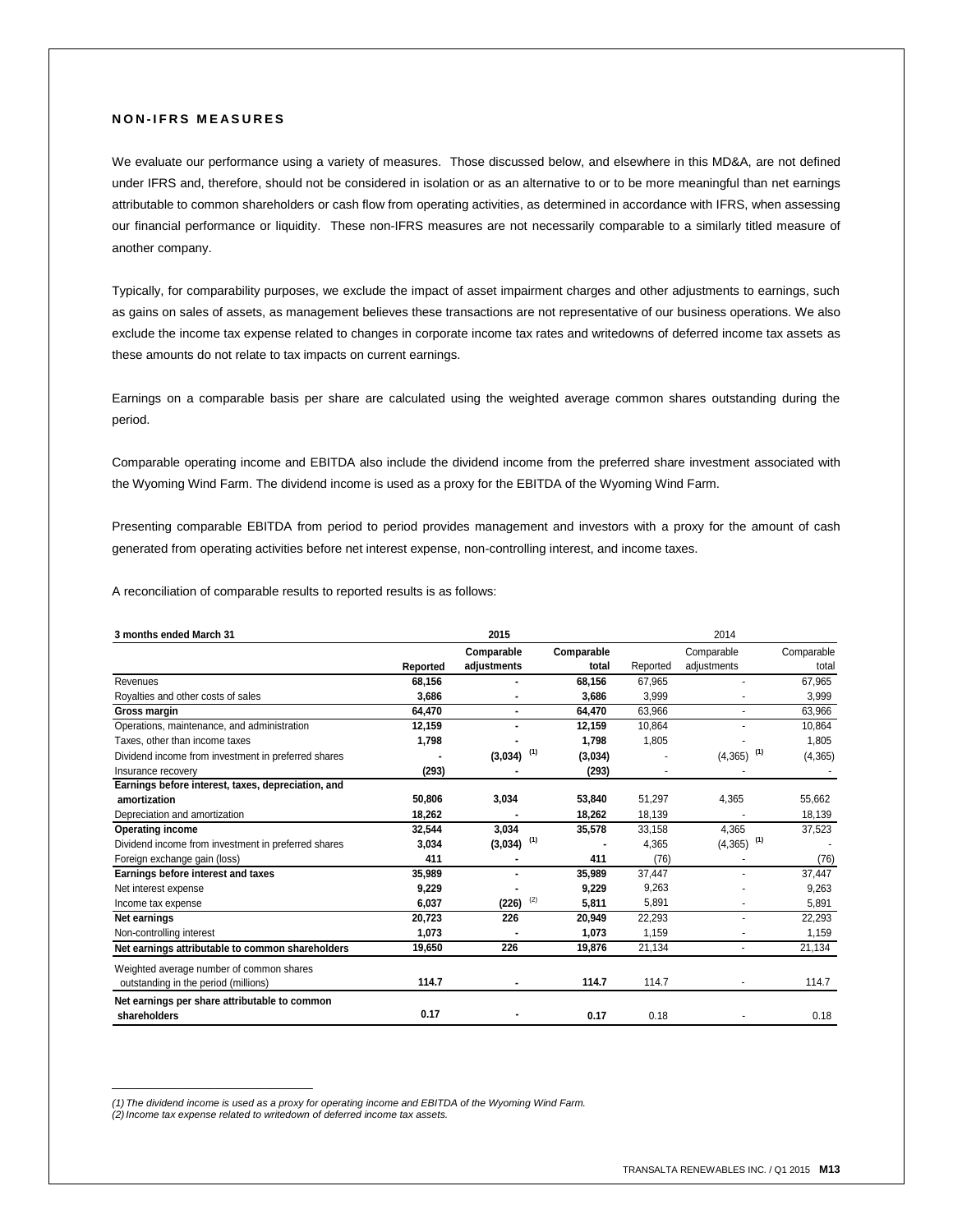## *Funds from Operations*

Presenting FFO from period to period provides management and investors with a proxy for the amount of cash generated from operating activities, before changes in working capital, and provides the ability to evaluate cash flow trends more readily in comparison with results from prior periods.

| 3 months ended March 31                                                          | 2015   | 2014   |
|----------------------------------------------------------------------------------|--------|--------|
| Cash flow from operating activities                                              | 41,083 | 45.210 |
| Change in non-cash operating working capital balances                            | 3,516  | 1,144  |
| <b>Funds from operations</b>                                                     | 44.599 | 46.354 |
| Weighted average number of common shares<br>outstanding in the period (millions) | 114.7  | 114.7  |
| Funds from operations per share                                                  | 0.39   | 0.40   |

### *Cash Available for Distribution*

Cash available for distribution represents the amount of cash generated from operations by our business, before changes in working capital and after non-discretionary payments. Cash available for distribution can be used to invest in growth initiatives, make early principal repayments of debt, pay additional common share dividends, or repurchase common shares.

Sustaining capital for the three months ended March 31, 2015 represent total additions to PP&E and intangibles per the Consolidated Statements of Cash Flows.

The reconciliation between cash flow from operating activities and cash available for distribution is outlined below:

| 3 months ended March 31                                      | 2015      | 2014      |
|--------------------------------------------------------------|-----------|-----------|
| Cash flow from operating activities                          | 41,083    | 45.210    |
| Add (deduct):                                                |           |           |
| Changes in non-cash operating working capital                | 3.516     | 1.144     |
| Sustaining capital expenditures                              | (1,832)   | (808)     |
| Distributions paid to subsidiaries' non-controlling interest | (1, 308)  | (1,436)   |
| Principal repayments of amortizing debt                      | (11, 176) | (27, 275) |
| Cash available for distribution                              | 30,283    | 16,835    |
| Weighted average number of common shares                     |           |           |
| outstanding in the period (millions)                         | 114.7     | 114.7     |
| Cash available for distribution per share                    | 0.26      | 0.15      |

We seek to maintain sufficient cash balances and working capital credit facilities to fund periodic net cash outflows related to our business. We maintain the ability to decide on when within the year or half-year periods amortizing term debt principal repayments are made, and optimize our cash balances accordingly. This factor explains the decrease in repayments between 2014 and 2015.

# **C U R R E N T A C C O U N T I N G C H A N G E S**

There were no IFRS or other accounting policy changes adopted in the period.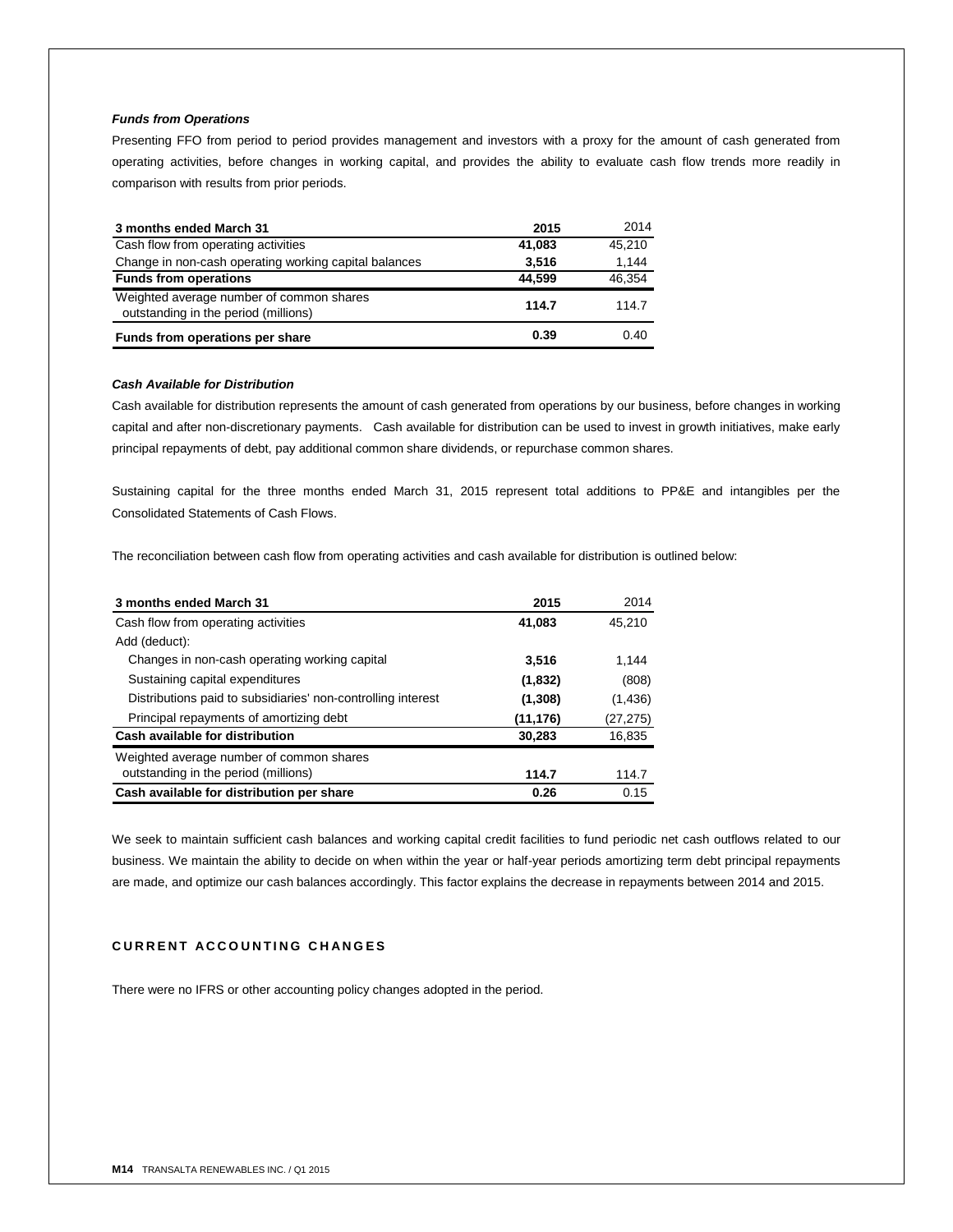## **FUTURE ACCOUNTING CHANGES**

Accounting standards that have been previously issued by the International Accounting Standards Board but not yet effective, and which we have not yet applied include IFRS 9 *Financial Instruments* and IFRS 15 *Revenue from Contracts with Customers*. Refer to the Future Accounting Changes section of our most recent annual MD&A for information regarding the requirements of IFRS 9 and IFRS 15.

IFRS 9 is effective for annual periods beginning on or after Jan. 1, 2018 and IFRS 15 is effective for annual periods beginning on or after Jan. 1, 2017. Early application is permitted for both.

We continue to assess the impact of adopting these standards on the consolidated financial statements.

### SELECTED QUARTERLY INFORMATION

|                                                                                  | Q2 2014             | Q3 2014        | Q4 2014 | Q1 2015 |
|----------------------------------------------------------------------------------|---------------------|----------------|---------|---------|
| Revenue                                                                          | 50,013              | 42.596         | 72,870  | 68,156  |
| Net earnings (loss) attributable to common shareholders                          | 5,890               | (31)           | 21,665  | 19,650  |
| Net earnings per share attributable to common shareholders,<br>basic and diluted | 0.05                | $\blacksquare$ | 0.19    | 0.17    |
| Comparable earnings per share                                                    | 0.05                | ٠              | 0.19    | 0.17    |
|                                                                                  |                     |                |         |         |
|                                                                                  | Q <sub>2</sub> 2013 | Q3 2013        | Q4 2013 | Q1 2014 |
| Revenue                                                                          | 70,940              | 43,535         | 69,949  | 67,965  |
| Net earnings attributable to common shareholders                                 | 19,512              | 1,207          | 15,535  | 21,134  |
| Net earnings per share attributable to common shareholders,<br>basic and diluted | 0.17                | 0.01           | 0.13    | 0.18    |
| Comparable earnings per share                                                    | 0.17                | 0.03           | 0.15    | 0.18    |

Our business results fluctuate with seasonal variations, with the first and fourth quarters seeing largest wind volumes and the second and third recording higher hydro volumes. As wind forms a larger part of our portfolio, higher revenues and earnings are expected in the first and fourth quarters. The second and third quarters of 2013 benefited from the higher merchant prices in Western Canada than the lower prices under the TransAlta PPAs established in August 2013 as part of the initial public offering, with Q2 2013 being the first quarter with a full period of operations at the New Richmond wind facility. In December 2013, we also acquired an economic interest in the 144 MW Wyoming Wind Farm through the purchase of preferred shares and started receiving dividends from it in Q1 2014.

### **F O R W A R D - L O O K I N G S T A T E M E N T S**

This MD&A, the documents incorporated herein by reference, and other reports and filings made with securities regulatory authorities include forward-looking statements. All forward-looking statements are based on our beliefs as well as assumptions based on information available at the time the assumption was made and on management's experience and perception of historical trends, current conditions, and expected future developments, as well as other factors deemed appropriate in the circumstances. Forward-looking statements are not facts, but only predictions and generally can be identified by the use of statements that include phrases such as "may", "will", "believe", "expect", "anticipate", "intend", "plan", "foresee", "potential", "enable", "continue", or other comparable terminology. These statements are not guarantees of our future performance and are subject to risks, uncertainties, and other important factors that could cause our actual performance to be materially different from that projected.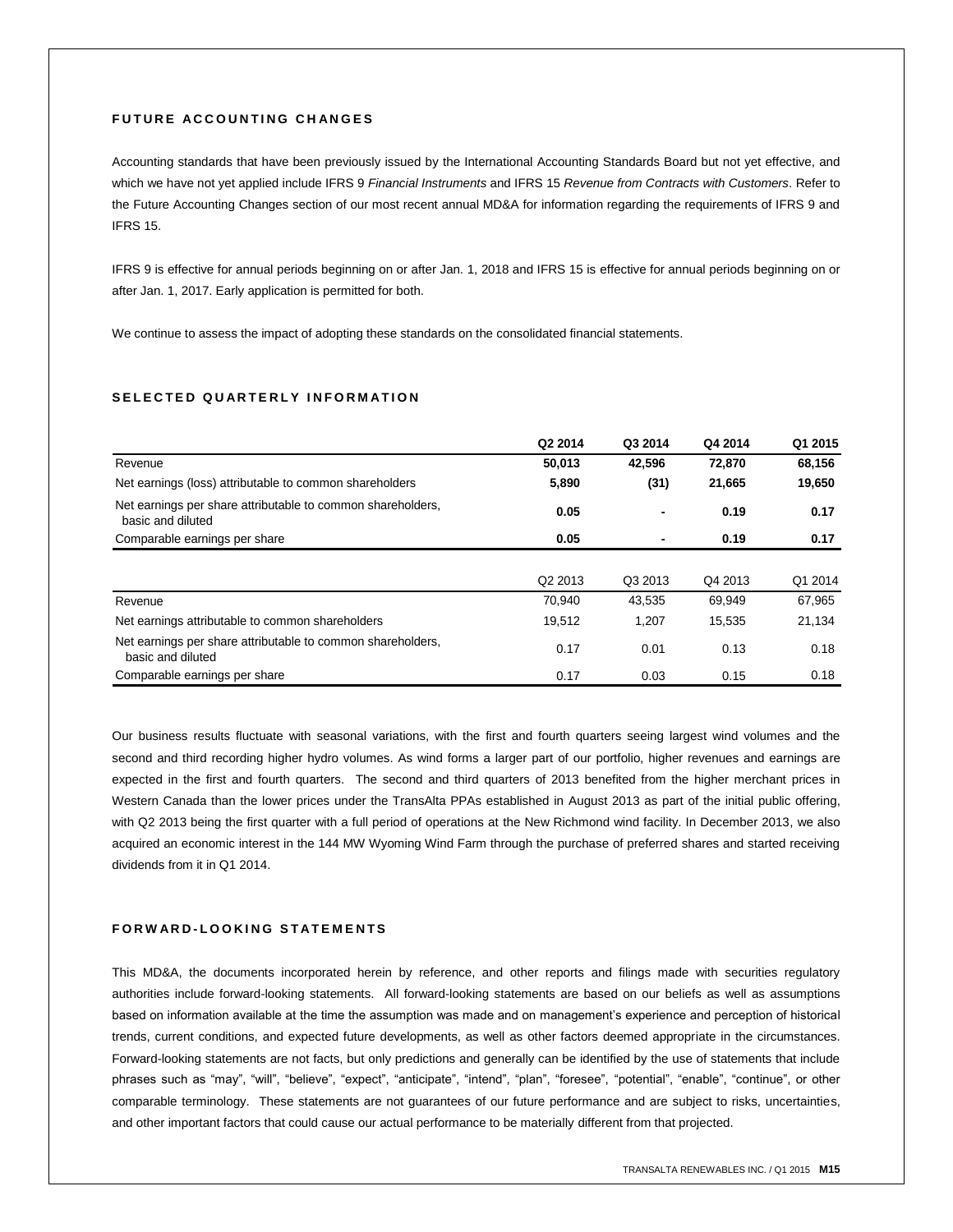In particular, this MD&A contains forward-looking statements pertaining to our business and anticipated financial performance including, but not limited to, for example: spending on growth and sustaining capital and productivity projects; expectations in terms of the cost of operations, capital spending, and maintenance, including maintenance performed by third parties, and including the variability of those costs; expectations related to future earnings and cash flow from operating and contracting activities; incentive levels from government assistance; the recontracting of our Akolkolex Facility; the anticipated dividend from our economic interest in the Wyoming Wind Farm preferred shares on cash available for distribution; the payment of future dividends; expectations for demand for electricity in both the short term and long term, and the resulting impact on electricity prices; expectations in respect of generation availability, capacity, and production; expectations and plans for future growth, including expansion into existing and new markets and other forms of power generation and acquisition activities, including acquisition activities involving TransAlta; expectations regarding the Transaction (as defined herein), including the satisfaction of conditions and approvals, receipt of required shareholder and regulatory approvals; the total consideration payable in connection with the Transaction and the number and type of securities issuable in connection therewith, including the share terms of the Class B Shares; the effect, results and perceived benefits of the Transaction, including forecasts of CAFD and expected CAFD per share accretion, the increase to the dividend following closing of the Transaction and the expected increase to the dividend following the South Hedland project being fully commissioned; the net proceeds of the offering of subscription receipts made in connection with the Transaction and the anticipated use thereof; and the timing and completion and commissioning of projects under development, including the South Hedland project and the costs thereof; expected governmental regulatory regimes and legislation such as Alberta's greenhouse gas program and their expected impact on us, as well as the cost of complying with resulting regulations and laws; estimates of future tax rates, future tax expense, and the adequacy of tax provisions; accounting estimates; anticipated growth rates in our markets; potential legal and contractual claims; expectations for the ability to access capital markets at reasonable terms; the estimated impact of changes in interest rates and the value of the Canadian dollar relative to the U.S. dollar and the Australian dollar; the monitoring of our exposure to liquidity risk; expectations regarding entering into additional financial instruments; expectations in respect to the global economic environment; estimated cash flow required to settle decommissioning and restoration activities; and expectations regarding borrowing rates and our credit practices.

Factors that may adversely impact our forward-looking statements include risks relating to: changes in general economic conditions, including interest rates; operational risks involving our facilities, including unplanned outages at such facilities; including risks pertaining to the Transaction and offering associated with the receipt of required regulatory and shareholder approvals, the timing and cost of the construction and commissioning of the South Hedland project; disruptions in the transmission and distribution of electricity; the effects of weather; disruptions in the source of water or wind required to operate our facilities; natural disasters; the threat of domestic terrorism, cyberattacks and other man-made disasters; equipment failure and our ability to carry out repairs in a cost-effective or timely manner; industry risk and competition; fluctuations in the value of foreign currencies; the need for additional financing and the ability to access financing at a reasonable cost; structural subordination of securities; counterparty credit risk; insurance coverage; our provision for income taxes; legal and contractual proceedings involving the Corporation; reliance on key personnel; the regulatory and political environments in the jurisdictions in which we operate; increasingly stringent environmental requirements and changes in, or liabilities under, these requirements; and development projects and acquisitions. The foregoing risk factors, among others, are described in further detail in the Risk Factors section of our 2015 AIF for the year ended Dec. 31, 2014 and our 2014 Annual MD&A, both available on SEDAR at www.sedar.com.

Readers are urged to consider these factors carefully in evaluating the forward-looking statements and are cautioned not to place undue reliance on these forward-looking statements. The forward-looking statements included in this document are made only as of the date hereof and we do not undertake to publicly update these forward-looking statements to reflect new information, future events or otherwise, except as required by applicable laws. In light of these risks, uncertainties, and assumptions, the forward-looking events might occur to a different extent or at a different time than we have described, or might not occur. We cannot assure that projected results or events will be achieved.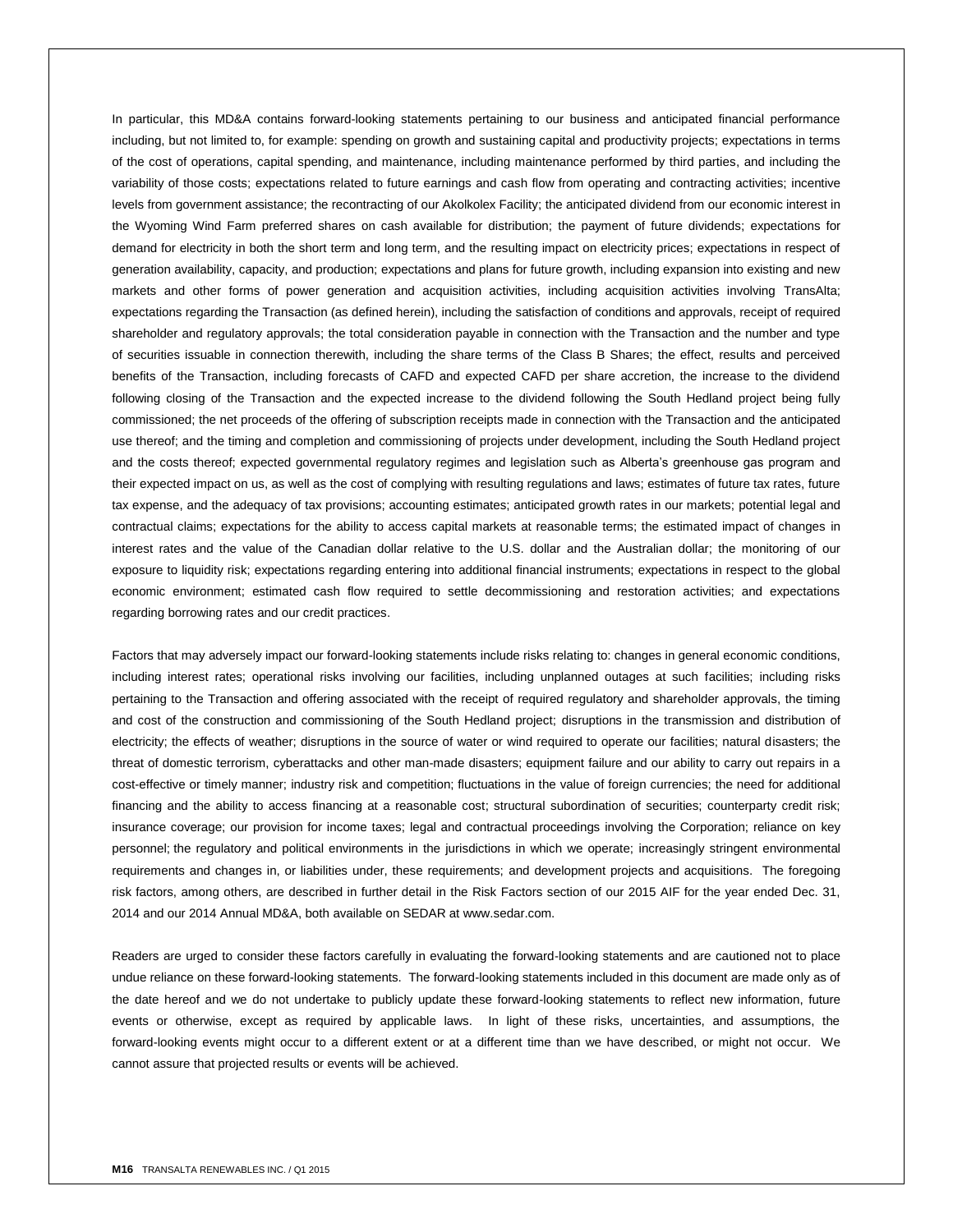# **TRANSALTA RENEWABLES INC.**

# **CONDENSED CONSOLIDATED STATEMENTS OF EARNINGS**

*(in thousands of Canadian dollars, except as otherwise noted)*

|                                                              |         | 3 months ended March 31 |
|--------------------------------------------------------------|---------|-------------------------|
| Unaudited                                                    | 2015    | 2014                    |
| Revenues                                                     | 54,755  | 54,089                  |
| Government incentives                                        | 5,956   | 6,546                   |
| Lease revenue                                                | 7,445   | 7,330                   |
| <b>Total revenue</b>                                         | 68,156  | 67,965                  |
| Royalties and other costs of sales                           | 3,686   | 3,999                   |
| Gross margin                                                 | 64,470  | 63,966                  |
| Operations, maintenance, and administration                  | 12,159  | 10,864                  |
| Depreciation and amortization                                | 18,262  | 18,139                  |
| Taxes, other than income taxes                               | 1,798   | 1,805                   |
| Insurance recovery                                           | (293)   |                         |
| <b>Operating income</b>                                      | 32,544  | 33,158                  |
| Dividend income from investment in preferred shares (Note 8) | 3,034   | 4,365                   |
| Net interest expense (Note 3)                                | (9,229) | (9,263)                 |
| Foreign exchange gain (loss)                                 | 411     | (76)                    |
| Earnings before income taxes                                 | 26,760  | 28,184                  |
| Income tax expense (Note 4)                                  | 6,037   | 5,891                   |
| <b>Net earnings</b>                                          | 20,723  | 22,293                  |
| Net earnings attributable to:                                |         |                         |
| Common shareholders                                          | 19,650  | 21,134                  |
| Non-controlling interest (Note 5)                            | 1,073   | 1,159                   |
|                                                              | 20,723  | 22,293                  |
| Weighted average number of common shares                     |         |                         |
| outstanding in the period (millions) (Note 10)               | 114.7   | 114.7                   |
| Net earnings per share attributable to common                |         |                         |
| shareholders, basic and diluted (Note 10)                    | 0.17    | 0.18                    |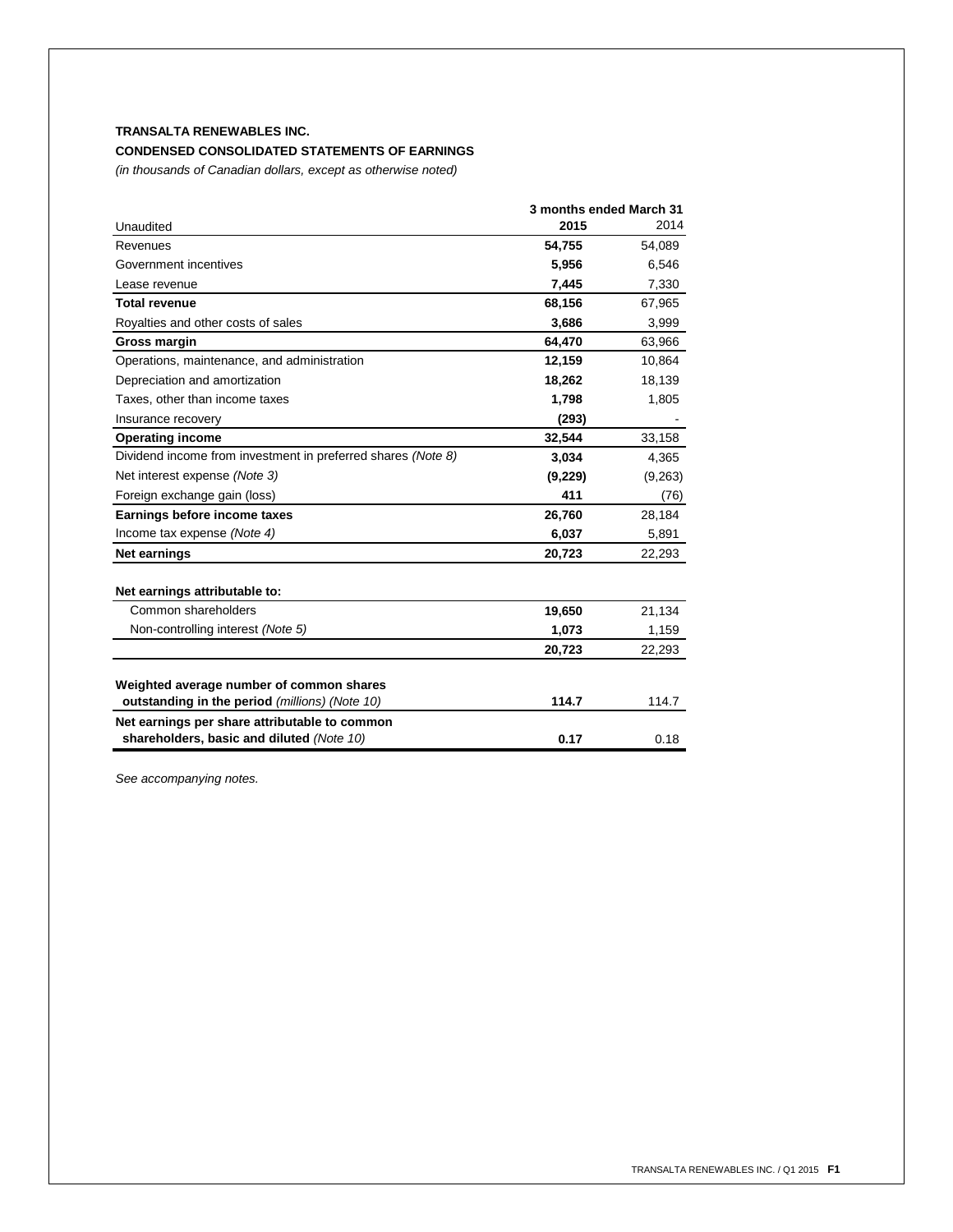# **TRANSALTA RENEWABLES INC.**

# **CONDENSED CONSOLIDATED STATEMENTS OF COMPREHENSIVE INCOME**

*(in thousands of Canadian dollars)*

|                                                                                | 3 months ended March 31 |        |  |
|--------------------------------------------------------------------------------|-------------------------|--------|--|
| Unaudited                                                                      | 2015                    | 2014   |  |
| Net earnings                                                                   | 20,723                  | 22,293 |  |
| Gains (losses) on derivatives designated as cash flow hedges,                  |                         |        |  |
| net of $tax^{(1)}$                                                             | (98)                    | 60     |  |
| Total items that will not be reclassified subsequently to                      |                         |        |  |
| net earnings                                                                   | (98)                    | 60     |  |
| Gains on derivatives designated as cash flow hedges, net of tax <sup>(2)</sup> | 11                      | 597    |  |
| Reclassification of gains on derivatives designated as                         |                         |        |  |
| cash flow hedges to net earnings, net of tax(3)                                | (5)                     | (629)  |  |
| Total items that will be reclassified subsequently to                          |                         |        |  |
| net earnings                                                                   | 6                       | (32)   |  |
| Other comprehensive income (loss)                                              | (92)                    | 28     |  |
| Total comprehensive income                                                     | 20,631                  | 22,321 |  |
| Total comprehensive income attributable to:                                    |                         |        |  |
| Common shareholders                                                            | 19,558                  | 21,162 |  |
| Non-controlling interest (Note 5)                                              | 1,073                   | 1,159  |  |
|                                                                                | 20,631                  | 22,321 |  |

*(1) Net of income tax recovery of 36 for the three months ended March 31, 2015 (2014 - 20 expense).*

*(2) Net of income tax expense of 4 for the three months ended March 31, 2015 (2014 - 208 expense).*

*(3) Net of income tax expense of 2 for the three months ended March 31, 2015 (2014 - 217 expense).*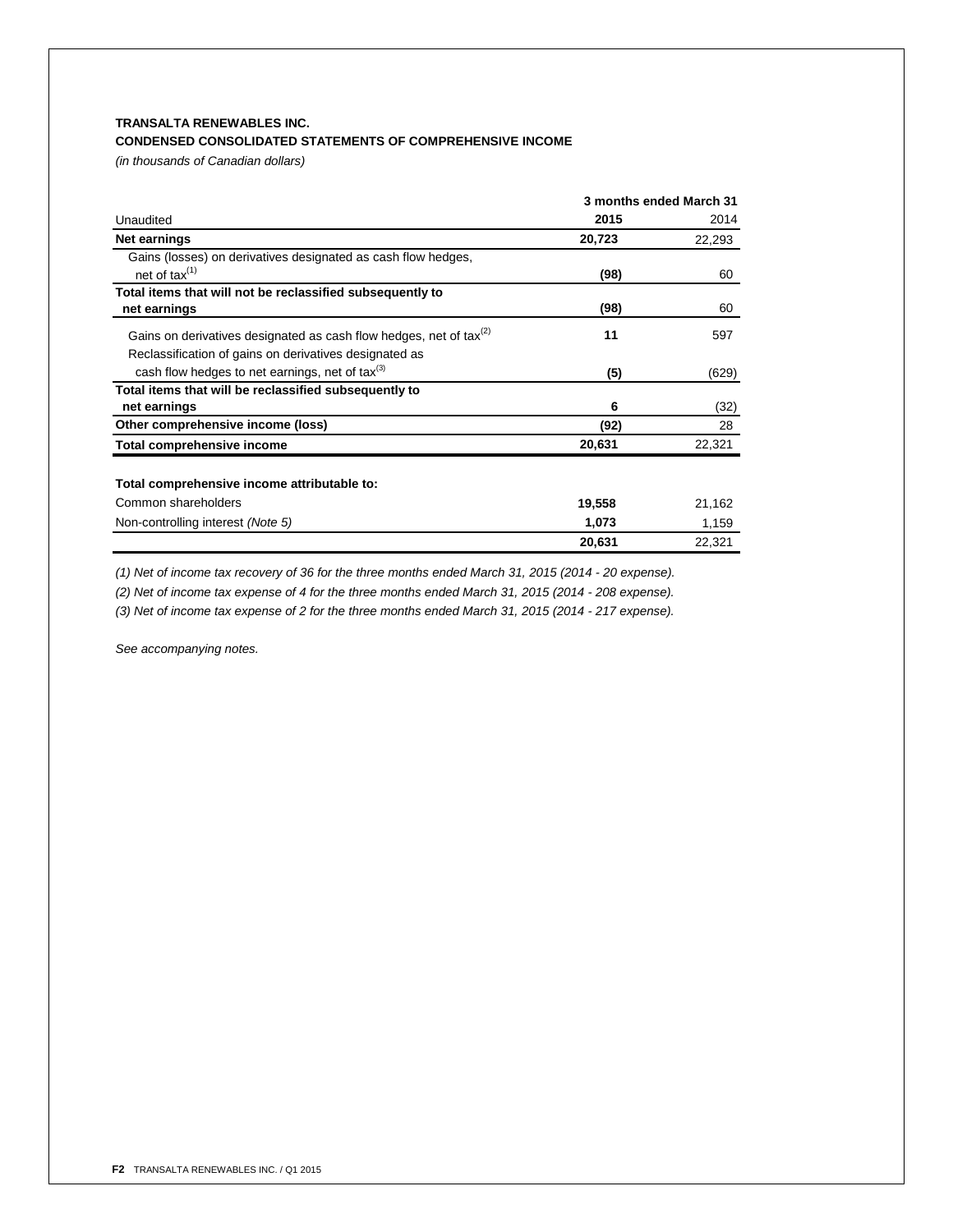# **TRANSALTA RENEWABLES INC. CONDENSED CONSOLIDATED STATEMENTS OF FINANCIAL POSITION**

*(in thousands of Canadian dollars)*

| Unaudited                                  | March 31, 2015 | Dec. 31, 2014 |
|--------------------------------------------|----------------|---------------|
| Cash and cash equivalents                  | 37,288         | 23,726        |
| Accounts receivable                        | 47,277         | 35,667        |
| Prepaid expenses                           | 3,125          | 1,395         |
| Risk management assets (Note 6)            | 474            | 15            |
|                                            | 88,164         | 60,803        |
| Property, plant, and equipment (Note 7)    |                |               |
| Cost                                       | 2,023,066      | 2,029,682     |
| Accumulated depreciation                   | (395,003)      | (379, 402)    |
|                                            | 1,628,063      | 1,650,280     |
| Intangible assets                          | 96,694         | 98,660        |
| Risk management assets (Note 6)            | 4              | 5             |
| Other assets                               | 3,121          | 2,981         |
| Investment in preferred shares (Note 8)    | 130,378        | 119,179       |
| Deferred income tax assets                 | 32,941         | 32,249        |
| <b>Total assets</b>                        | 1,979,365      | 1,964,157     |
|                                            |                |               |
| Accounts payable and accrued liabilities   | 31,568         | 30,893        |
| Risk management liabilities (Note 6)       | 1              | 9             |
| Income taxes payable                       | 222            | 405           |
| Dividends payable (Note 10)                | 14,714         | 14,714        |
| Current portion of deferred revenue        | 425            | 425           |
| Current portion of long-term debt (Note 9) | 162,041        | 194,951       |
|                                            | 208,971        | 241,397       |
| Long-term debt (Note 9)                    | 507,072        | 463,504       |
| Decommissioning provisions                 | 17,038         | 16,287        |
| Deferred revenues                          | 6,446          | 6,552         |
| Deferred income tax liabilities            | 201,717        | 195,534       |
| Risk management liabilities (Note 6)       | 114            | 128           |
| <b>Total liabilities</b>                   | 941,358        | 923,402       |
| <b>Equity</b>                              |                |               |
| Common shares (Note 10)                    | 1,223,845      | 1,223,845     |
| <b>Deficit</b>                             | (223, 596)     | (221, 175)    |
| Accumulated other comprehensive income     | 146            | 238           |
| Equity attributable to shareholders        | 1,000,395      | 1,002,908     |
| Non-controlling interest (Note 5)          | 37,612         | 37,847        |
| <b>Total equity</b>                        | 1,038,007      | 1,040,755     |
| <b>Total liabilities and equity</b>        | 1,979,365      | 1,964,157     |

Contingencies *(Note 11)*

Significant and subsequent events *(Note 13)*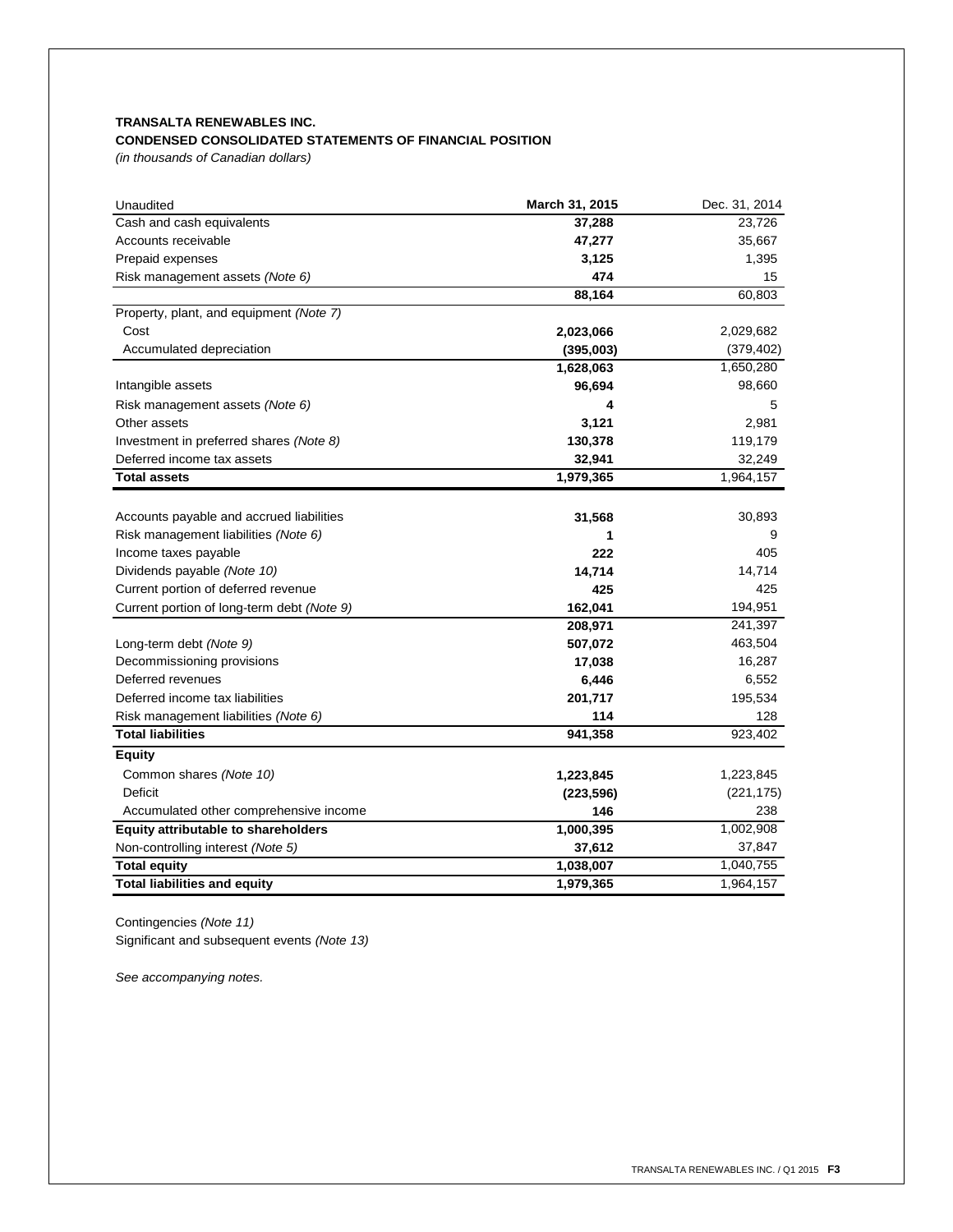# **TRANSALTA RENEWABLES INC.**

# **CONDENSED CONSOLIDATED STATEMENTS OF CHANGES IN EQUITY**

*(in thousands of Canadian dollars)*

|                                           |           |                | <b>Accumulated other</b> |                 | Attributable to |           |
|-------------------------------------------|-----------|----------------|--------------------------|-----------------|-----------------|-----------|
|                                           | Common    |                | comprehensive            | Attributable to | non-controlling |           |
| Unaudited                                 | shares    | <b>Deficit</b> | income                   | shareholders    | interest        | Total     |
| Balance, Dec. 31, 2014                    | .223.845  | (221, 175)     | 238                      | 1.002.908       | 37.847          | 1,040,755 |
| Net earnings                              |           | 19.650         | $\overline{\phantom{0}}$ | 19.650          | 1,073           | 20,723    |
| Other comprehensive loss:                 |           |                |                          |                 |                 |           |
| Net losses on derivatives designated      |           |                |                          |                 |                 |           |
| as cash flow hedges, net of tax           |           |                | (92)                     | (92)            |                 | (92)      |
| Total comprehensive income                |           | 19.650         | (92)                     | 19,558          | 1,073           | 20,631    |
| Common share dividends                    |           | (22,071)       | $\overline{\phantom{0}}$ | (22,071)        | -               | (22,071)  |
| Distributions to non-controlling interest |           |                | $\overline{\phantom{a}}$ |                 | (1,308)         | (1, 308)  |
| Balance, March 31, 2015                   | 1.223.845 | (223, 596)     | 146                      | 1.000.395       | 37.612          | 1.038.007 |

|                                             |               |                | <b>Accumulated other</b> |                 | Attributable to |           |
|---------------------------------------------|---------------|----------------|--------------------------|-----------------|-----------------|-----------|
|                                             | Common        |                | comprehensive            | Attributable to | non-controlling |           |
| Unaudited                                   | <b>Shares</b> | <b>Deficit</b> | income                   | shareholders    | interest        | Total     |
| Balance, Dec. 31, 2013                      | .223,845      | (196,263)      | 187                      | 1,027,769       | 39,290          | 1,067,059 |
| Net earnings                                |               | 21.134         |                          | 21.134          | 1.159           | 22,293    |
| Other comprehensive income:                 |               |                |                          |                 |                 |           |
| Net gains on derivatives designated as cash |               |                |                          |                 |                 |           |
| flow hedges, net of tax                     |               |                | 28                       | 28              |                 | 28        |
| Total comprehensive income                  |               | 21.134         | 28                       | 21.162          | 1,159           | 22,321    |
| Common share dividends                      |               | (7, 357)       |                          | (7, 357)        |                 | (7, 357)  |
| Distributions to non-controlling interest   |               |                |                          |                 | (1, 436)        | (1, 436)  |
| Balance, March 31, 2014                     | 1,223,845     | (182, 486)     | 215                      | 1,041,574       | 39.013          | 1,080,587 |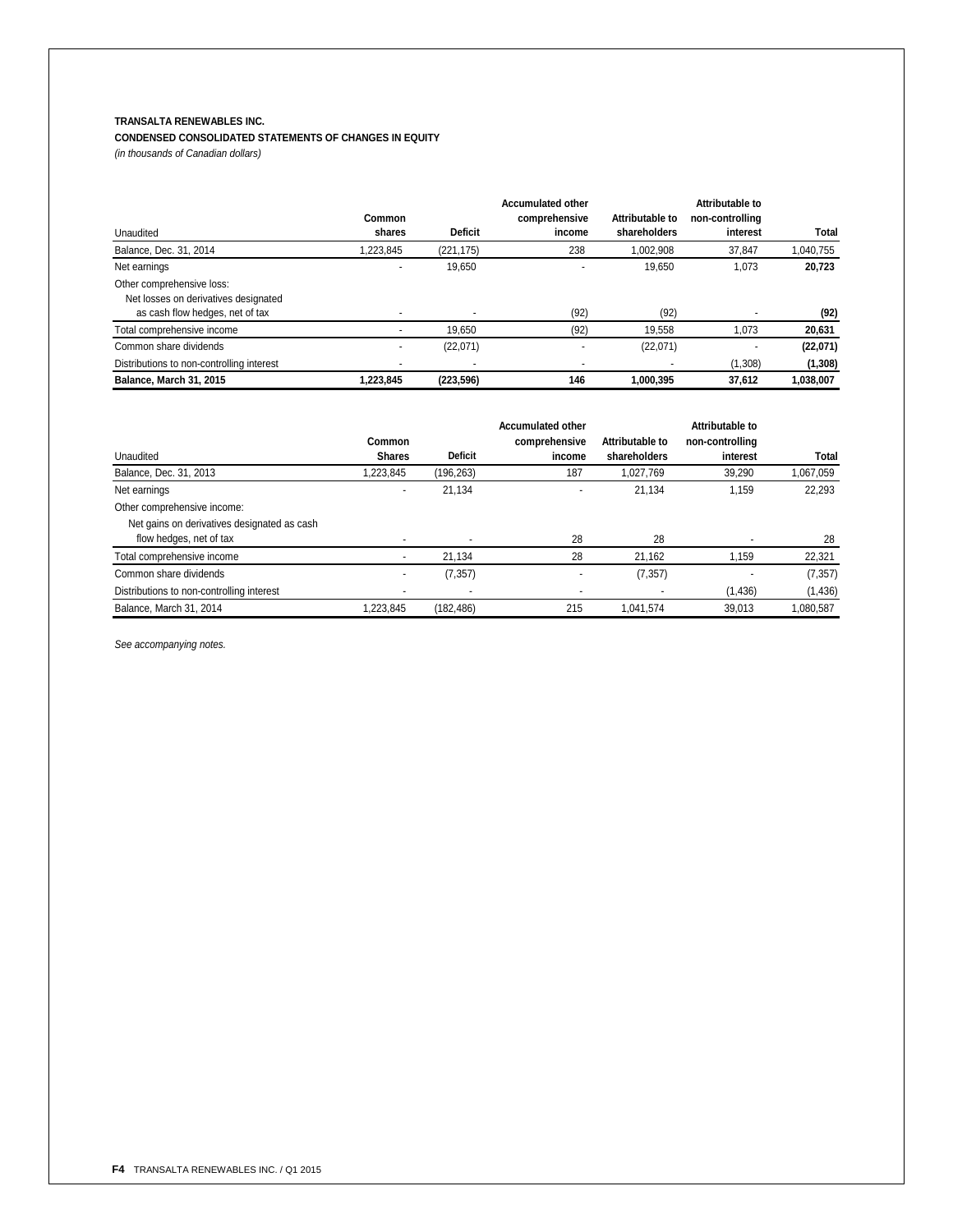# **TRANSALTA RENEWABLES INC.**

# **CONDENSED CONSOLIDATED STATEMENTS OF CASH FLOWS**

*(in thousands of Canadian dollars)*

|                                                                         | 3 months ended March 31 |           |
|-------------------------------------------------------------------------|-------------------------|-----------|
| Unaudited                                                               | 2015                    | 2014      |
| <b>Operating activities</b>                                             |                         |           |
| Net earnings                                                            | 20,723                  | 22.293    |
| Depreciation and amortization                                           | 18,263                  | 18,139    |
| Accretion of provisions (Note 3)                                        | 261                     | 220       |
| Deferred income tax expense (Note 4)                                    | 5,526                   | 5,319     |
| Unrealized foreign exchange (gain) loss                                 | (418)                   | 60        |
| Unrealized (gain) loss from risk management activities                  | (13)                    | 46        |
| Other non-cash items                                                    | 257                     | 277       |
| Cash flow from operations before changes in working capital             | 44,599                  | 46,354    |
| Change in non-cash operating working capital balances                   | (3, 516)                | (1, 144)  |
| Cash flow from operating activities                                     | 41,083                  | 45,210    |
| <b>Investing activities</b>                                             |                         |           |
| Additions to property, plant, and equipment (Note 7)                    | (1, 832)                | (832)     |
| Proceeds on sale of assets                                              |                         | 312       |
| Realized risk management gain (loss)                                    | (139)                   | 100       |
| Change in non-cash investing working capital balances                   | (1,051)                 | (632)     |
| Other                                                                   | 1                       |           |
| Cash flow used in investing activities                                  | (3,021)                 | (1,052)   |
| <b>Financing activities</b>                                             |                         |           |
| Issuance of long-term debt (Note 9)                                     | 45,000                  |           |
| Long-term debt repayments (Note 9)                                      | (46, 176)               | (27, 275) |
| Dividends paid on common shares (Note 10)                               | (22,071)                | (21, 881) |
| Distributions to non-controlling interest                               | (1,308)                 | (1,436)   |
| Other                                                                   | (394)                   |           |
| Cash flow used in financing activities                                  | (24, 949)               | (50, 592) |
| Cash flow from (used in) operating, investing, and financing activities | 13,113                  | (6, 434)  |
| Effect of translation on foreign currency cash                          | 449                     | 14        |
| Increase (decrease) in cash and cash equivalents                        | 13,562                  | (6, 420)  |
| Cash and cash equivalents, net of bank overdraft, beginning of period   | 23,726                  | 18,365    |
| Cash and cash equivalents, end of period                                | 37,288                  | 11,945    |
| Cash income taxes paid                                                  | 694                     | 592       |
| Cash interest paid                                                      | 8,224                   | 7,208     |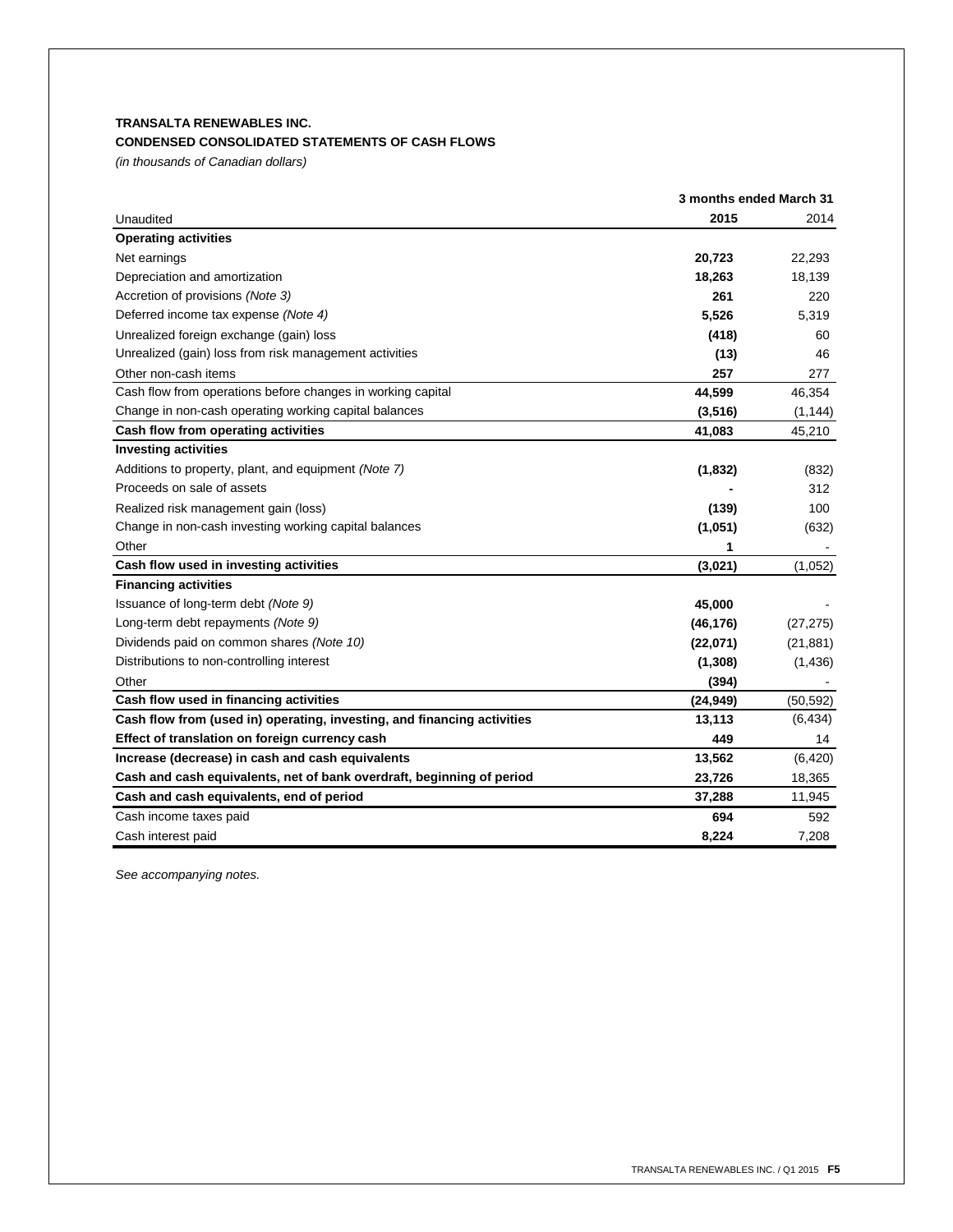# **NOTES TO CONDENSED CONSOLIDATED FINANCIAL STATEMENTS (UNAUDITED)**

*(Tabular amounts in thousands of Canadian dollars, except as otherwise noted)*

# 1. BACKGROUND AND ACCOUNTING POLICIES

### **A. The Corporation**

TransAlta Renewables Inc. ("TransAlta Renewables" or the "Corporation") has been formed to own a portfolio of renewable and, potentially, natural gas power generation facilities or other infrastructure assets. The Corporation owns 12 hydroelectric ("hydro") facilities and 16 wind farms in Canada and holds an economic interest in a wind farm in the United States (U.S.). The Corporation's head office is located in Calgary, Alberta.

### **B. Basis of Preparation**

These unaudited interim condensed consolidated financial statements have been prepared by management in compliance with International Accounting Standard ("IAS") 34 *Interim Financial Reporting* using the same accounting policies as those used in the Corporation's most recent annual consolidated financial statements. These unaudited interim condensed consolidated financial statements do not include all of the disclosures included in the Corporation's annual consolidated financial statements. Accordingly, these should be read in conjunction with the Corporation's most recent annual consolidated financial statements which are available on SEDAR at www.sedar.com.

The unaudited interim condensed consolidated financial statements include the accounts of the Corporation and the subsidiaries that it controls.

The unaudited interim condensed consolidated financial statements have been prepared on a historical cost basis, except for derivative financial instruments, which are stated at fair value.

The unaudited interim condensed consolidated financial statements reflect all adjustments that consist of normal recurring adjustments and accruals that are, in the opinion of management, necessary for a fair presentation of results. The Corporation's results are partly seasonal due to the nature of electricity, which is generally consumed as it is generated; and the nature of wind and run-of-river hydro resources, which fluctuate based on both seasonal patterns and annual weather variation. Typically, run-ofriver hydro facilities generate most of their electricity and revenues during the spring and summer months when melting snow starts feeding watersheds and rivers. Inversely, wind speeds are historically greater during the cold winter months and lower in the warm summer months.

These unaudited interim condensed consolidated financial statements were authorized for issue by the Board of Directors on April 30, 2015.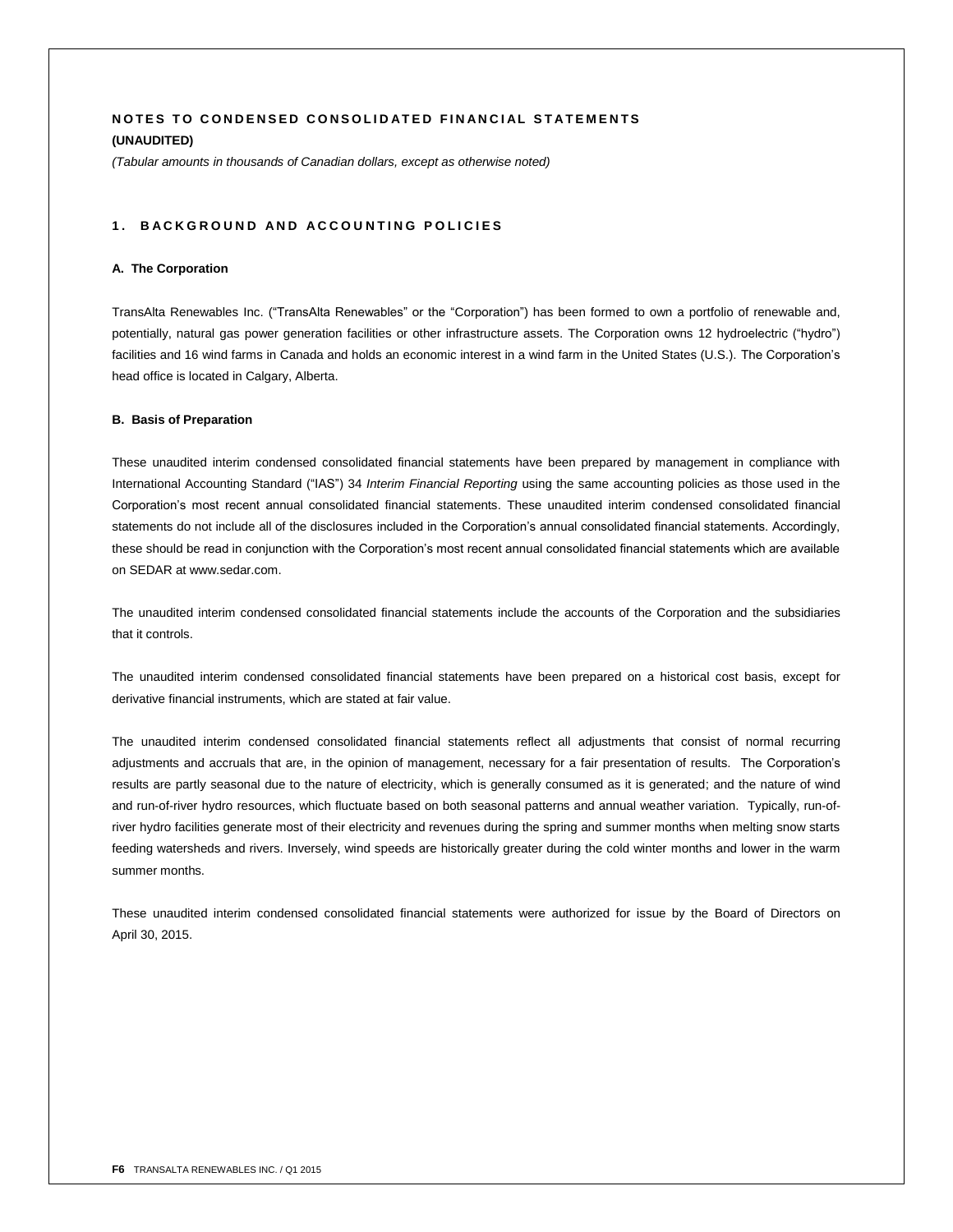## **C. Use of Estimates**

The preparation of these unaudited interim condensed consolidated financial statements in accordance with IAS 34 requires management to use judgment and make estimates and assumptions that could affect the reported amounts of assets, liabilities, revenues, and expenses, and disclosures of contingent assets and liabilities. These estimates are subject to uncertainty. Actual results could differ from these estimates due to factors such as fluctuations in interest rates, foreign exchange rates, inflation and commodity prices, and changes in economic conditions, legislation, and regulations. Refer to Note 2(Q) of the Corporation's most recent annual consolidated financial statements for a more detailed discussion of the significant accounting judgments and key sources of estimation uncertainty.

# **2 . A C C O U N T I N G C H A N G E S**

Accounting standards that have been previously issued by the International Accounting Standards Board but are not yet effective, and have not been applied by the Corporation include IFRS 9 *Financial Instruments* and IFRS 15 *Revenue from Contracts with Customers*. Refer to Note 3 of the Corporation's most recent annual consolidated financial statements for information regarding the requirements of IFRS 9 and IFRS 15.

IFRS 9 is effective for annual periods beginning on or after Jan. 1, 2018 and IFRS 15 is effective for annual periods beginning on or after Jan. 1, 2017. Early application is permitted for both.

The Corporation continues to assess the impact of adopting these standards on its consolidated financial statements.

# **3 . N E T I N T E R E S T E X P E N S E**

The components of net interest expense are as follows:

|                                                                   | 3 months ended March 31 |       |
|-------------------------------------------------------------------|-------------------------|-------|
|                                                                   | 2015                    | 2014  |
| Interest on long-term debt                                        | 8,986                   | 9,025 |
| Interest on letters of credit and guarantees pledged by TransAlta | 21                      | 21    |
| Interest income                                                   | (39)                    | (3)   |
| Accretion of provisions                                           | 261                     | 220   |
| Net interest expense                                              | 9.229                   | 9,263 |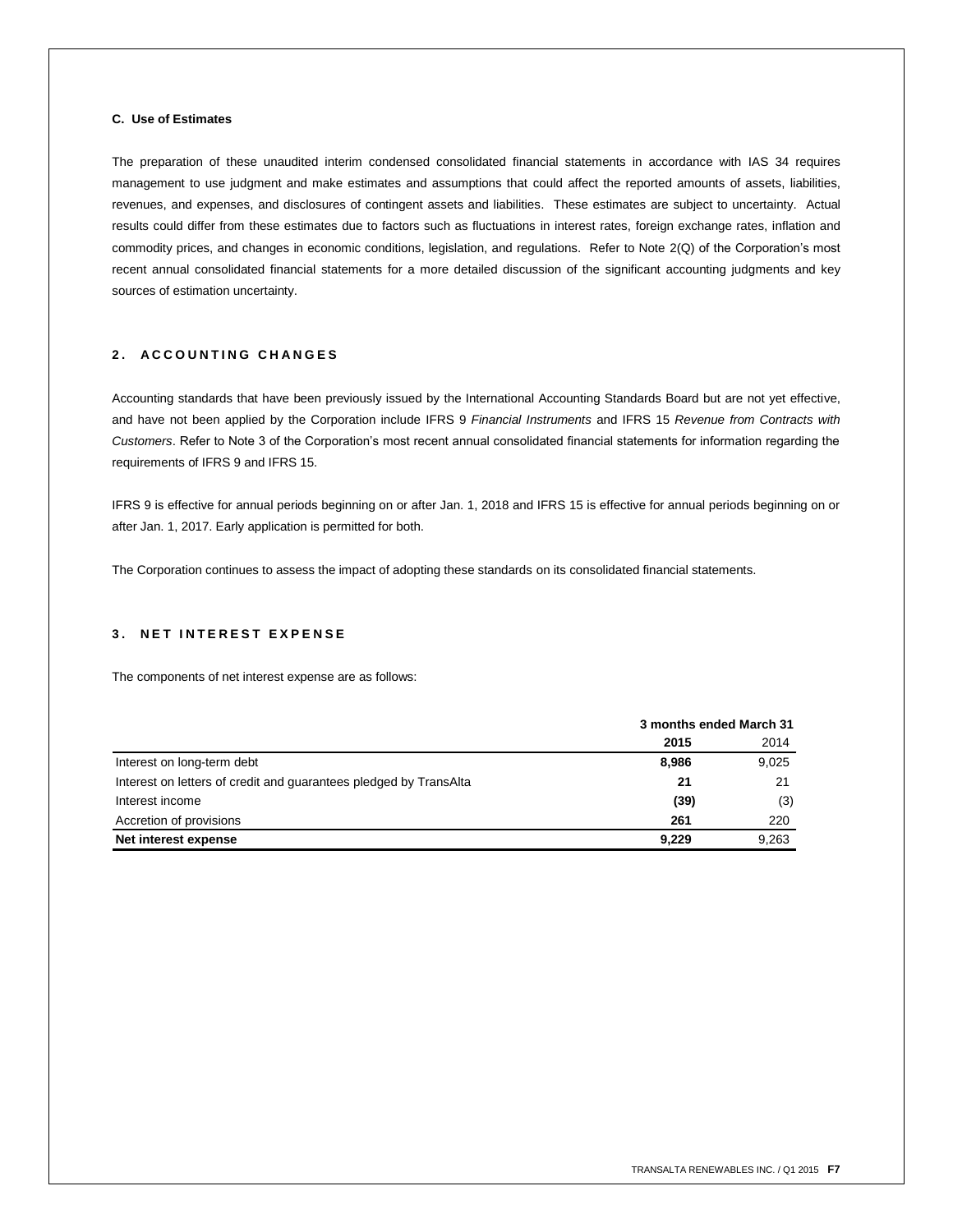# **4 . I N C O M E T A X E S**

The components of income tax expense are as follows:

|                                                                                  | 3 months ended March 31 |       |  |
|----------------------------------------------------------------------------------|-------------------------|-------|--|
|                                                                                  | 2015                    | 2014  |  |
| Current income tax expense                                                       | 511                     | 572   |  |
| Adjustments in respect of deferred income tax of previous years                  | $\blacksquare$          | 93    |  |
| Deferred income tax expense arising from the writedown of<br>deferred tax assets | 226                     |       |  |
| Deferred income tax expense related to the origination and reversal              |                         |       |  |
| of temporary differences                                                         | 5.300                   | 5,226 |  |
| Income tax expense                                                               | 6.037                   | 5.891 |  |

Presented in the Condensed Consolidated Statements of Earnings as follows:

|                             | 3 months ended March 31 |       |
|-----------------------------|-------------------------|-------|
|                             | 2015                    | 2014  |
| Current income tax expense  | 511                     | 572   |
| Deferred income tax expense | 5.526                   | 5,319 |
| Income tax expense          | 6.037                   | 5,891 |

# **5 . N O N - C O N T R O L L I N G I N T E R E S T**

The Corporation's non-controlling interest is comprised of Natural Forces Technologies Inc.'s 17% interest in Kent Hills 1 and 2 ("Kent Hills") wind farms. Summarized financial information relating to 100% of Kent Hills is as follows:

|                                             | 3 months ended March 31 |               |  |
|---------------------------------------------|-------------------------|---------------|--|
|                                             | 2015                    | 2014          |  |
| <b>Results of operations</b>                |                         |               |  |
| Revenues                                    | 10,366                  | 10,839        |  |
| Net earnings and total comprehensive income | 6,315                   | 6,818         |  |
|                                             |                         |               |  |
| As at                                       | March 31, 2015          | Dec. 31, 2014 |  |
| <b>Financial position</b>                   |                         |               |  |
| Current assets                              | 7,174                   | 6,654         |  |
| Long-term assets                            | 216,776                 | 218,950       |  |
| <b>Current liabilities</b>                  | (2, 164)                | (2, 452)      |  |
| Long-term liabilities                       | (540)                   | (520)         |  |
| Total equity                                | (221,246)               | (222,632)     |  |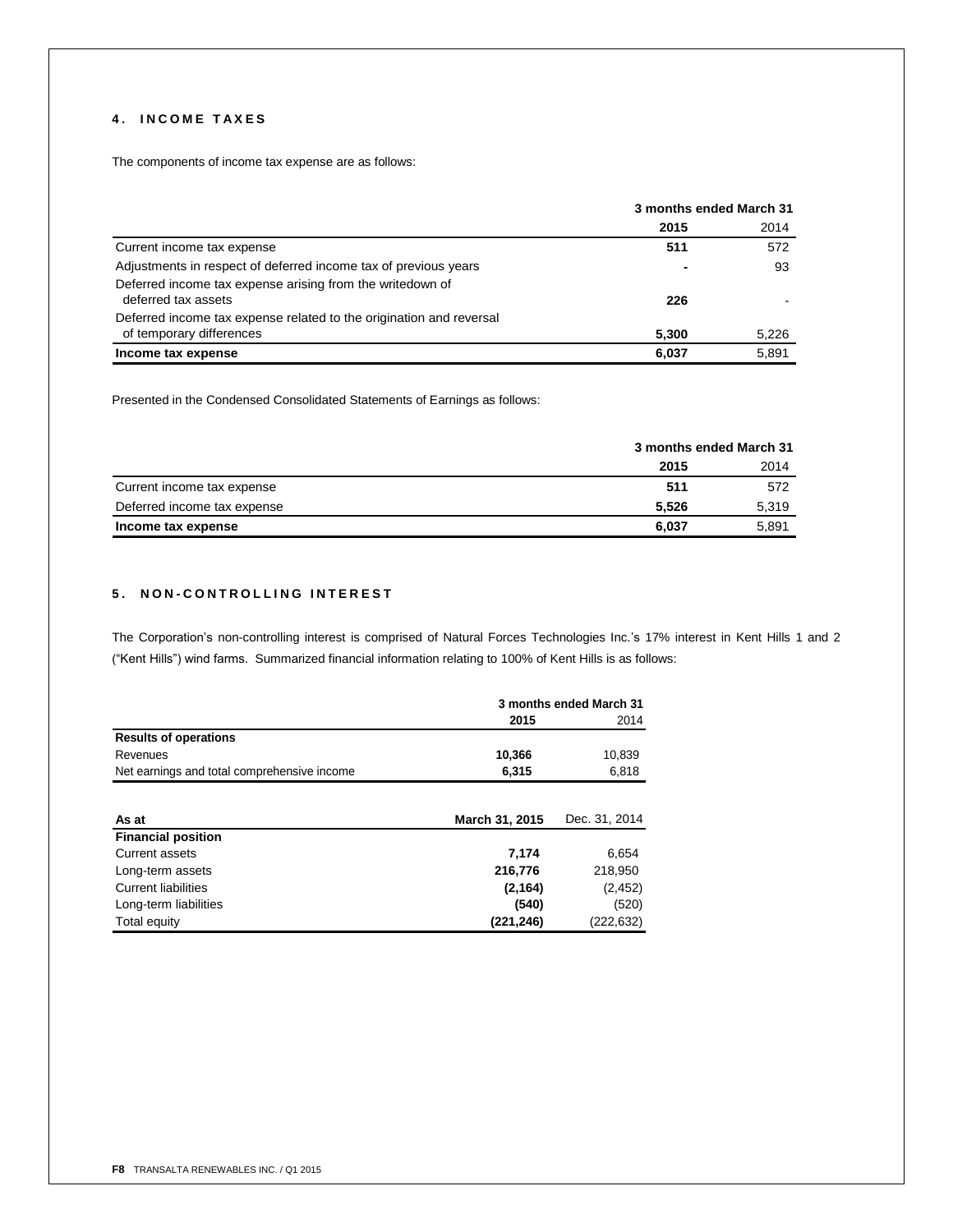### **6. FINANCIAL INSTRUMENTS AND RISK MANAGEMENT**

### **A. Financial Assets and Liabilities – Measurement**

Financial assets and financial liabilities are measured on an ongoing basis at fair value or amortized cost.

### **B. Fair Value of Financial Instruments**

### **I. Financial Instruments – Measured at Fair Value**

The Corporation's commodity-based risk management assets and liabilities relate to trading activities and certain contracting activities. Other risk management assets and liabilities include risk management assets and liabilities that are used in hedging foreign currency exposures.

The following table summarizes the net risk management assets (liabilities) as at March 31, 2015 and Dec. 31, 2014:

|                                                                                                           | Cash flow<br>hedges | Non-hedges | Non-hedges | Total    |           |       |
|-----------------------------------------------------------------------------------------------------------|---------------------|------------|------------|----------|-----------|-------|
|                                                                                                           | Level II            | Level II   | Level III  | Level II | Level III | Total |
| Net risk management assets (liabilities)<br>at March 31, 2015<br>Net risk management assets (liabilities) | 28                  | 449        | (114)      | 477      | (114)     | 363   |
| at Dec. 31, 2014                                                                                          | 14                  | (3)        | (128)      | 11       | (128)     | (117) |

The level classifications and additional information regarding measurement of fair value are described in Note 12(B) of the Corporation's most recent annual consolidated financial statements.

### **II. Financial Instruments – Not Measured at Fair Value**

The fair value of long-term debt is as follows:

|                                          |         |                   |           |              | <b>Total</b> |
|------------------------------------------|---------|-------------------|-----------|--------------|--------------|
|                                          |         | <b>Fair value</b> |           |              | carrying     |
|                                          | Level I | Level II          | Level III | <b>Total</b> | value        |
| Long-term debt $^{(1)}$ - March 31, 2015 |         | 690.871           |           | 690.871      | 669.113      |
| Long-term debt $(1)$ - Dec. 31, 2014     | ٠       | 682.121           |           | 682.121      | 658,455      |

*(1) Includes current portion*

The fair value of the Corporation's debentures is determined using prices observed in secondary markets. The fair value of other long-term debt is determined by calculating an implied price based on a current assessment of the yield to maturity.

The book value of other short-term financial assets and liabilities (cash and cash equivalents, accounts receivable, accounts payable and accrued liabilities, and dividends payable) approximates fair value due to the liquid nature of the asset or liability.

The Corporation's investment in preferred shares continues to be measured at cost under similar conditions as described in the Corporation's most recent annual financial statements.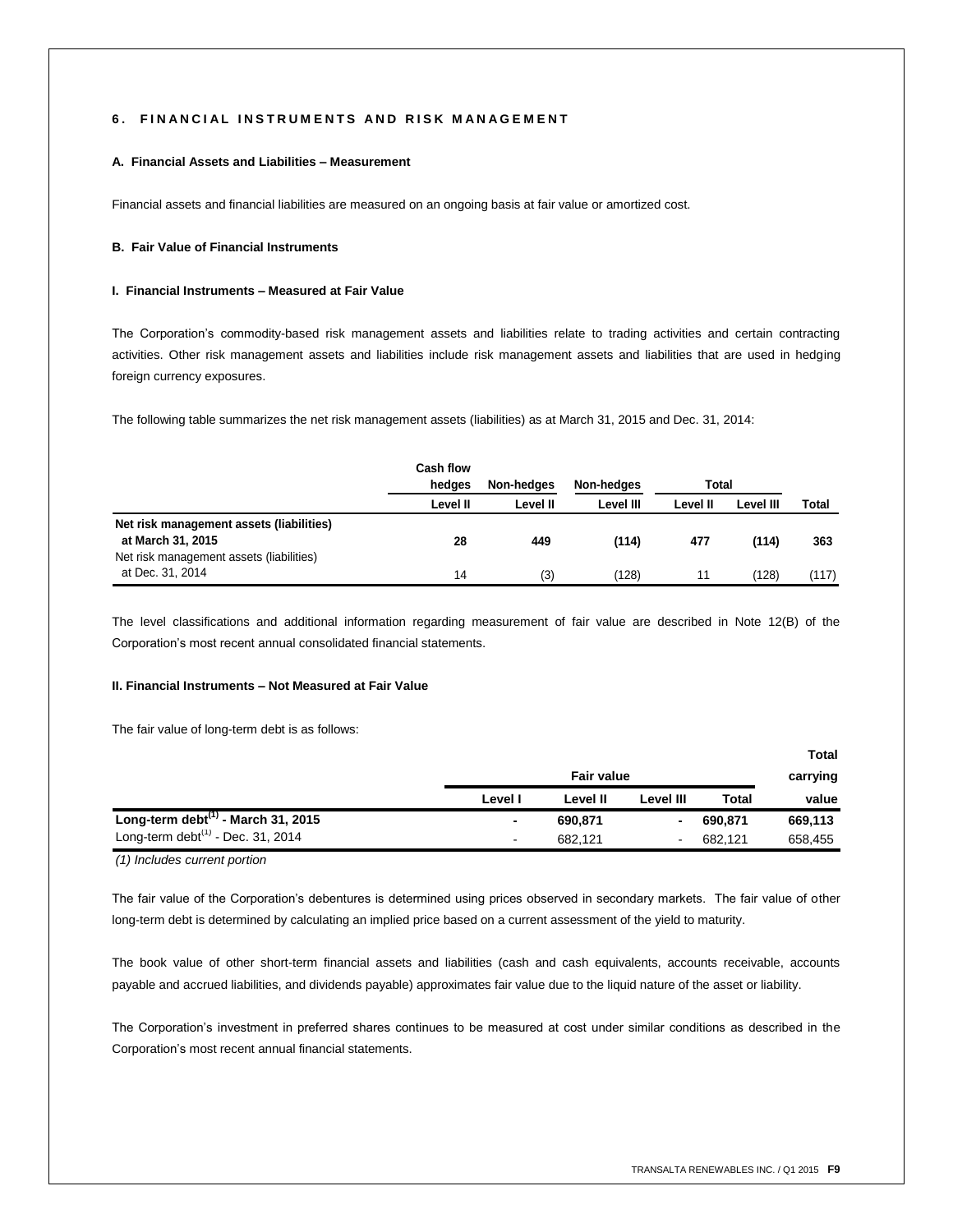### **C. Nature and Extent of Risks Arising from Financial Instruments and Derivatives**

The following discussion is limited to specific risk measures, which are more fully discussed in Note 12(C) of the Corporation's most recent annual consolidated financial statements.

### **I. Credit Risk**

The Corporation's maximum exposure to credit risk at March 31, 2015, without taking into account collateral held or right of set-off, is represented by the current carrying amounts of accounts receivable and risk management assets as per the Condensed Consolidated Statements of Financial Position.

The Corporation uses external credit ratings, as well as internal ratings in circumstances where external ratings are not available, to establish credit limits for counterparties. As at March 31, 2015, all of the Corporation's counterparties were considered investment grade.

At March 31, 2015, the Corporation had two unrelated customers whose outstanding balances each accounted for greater than 10 per cent of the total third party trade accounts receivable outstanding. The Corporation has evaluated the risk of default related to these customers to be minimal.

# **II. Liquidity Risk**

The following table presents the contractual maturities of the Corporation's financial liabilities as at March 31, 2015:

|                                           |         |                          |        |         |        | 2020 and       |         |
|-------------------------------------------|---------|--------------------------|--------|---------|--------|----------------|---------|
|                                           | 2015    | 2016                     | 2017   | 2018    | 2019   | thereafter     | Total   |
| Accounts payable and accrued liabilities  | 31,568  |                          |        | -       |        | $\blacksquare$ | 31.568  |
| Long-term debt                            | 150.432 | 69.500                   | 24.413 | 299.604 | 26.423 | 101.088        | 671,460 |
| Net risk management (assets) liabilities  | (468)   | (8)                      |        |         | 2      | 107            | (363)   |
| Interest on long-term debt <sup>(1)</sup> | 20.205  | 24.072                   | 21.640 | 13.738  | 3.958  | 6.414          | 90,027  |
| Dividends payable                         | 14.714  | $\overline{\phantom{0}}$ | -      | -       |        | ٠              | 14.714  |
| Total                                     | 216.451 | 93.564                   | 46.055 | 313.344 | 30.383 | 107.609        | 807,406 |

*(1) Not recognized as a financial liability on the Condensed Consolidated Statements of Financial Position.*

The Corporation manages liquidity risk associated with debentures due in 2015 and beyond through preparing and revising long-term external financing plans reflecting business plans and market availability of capital.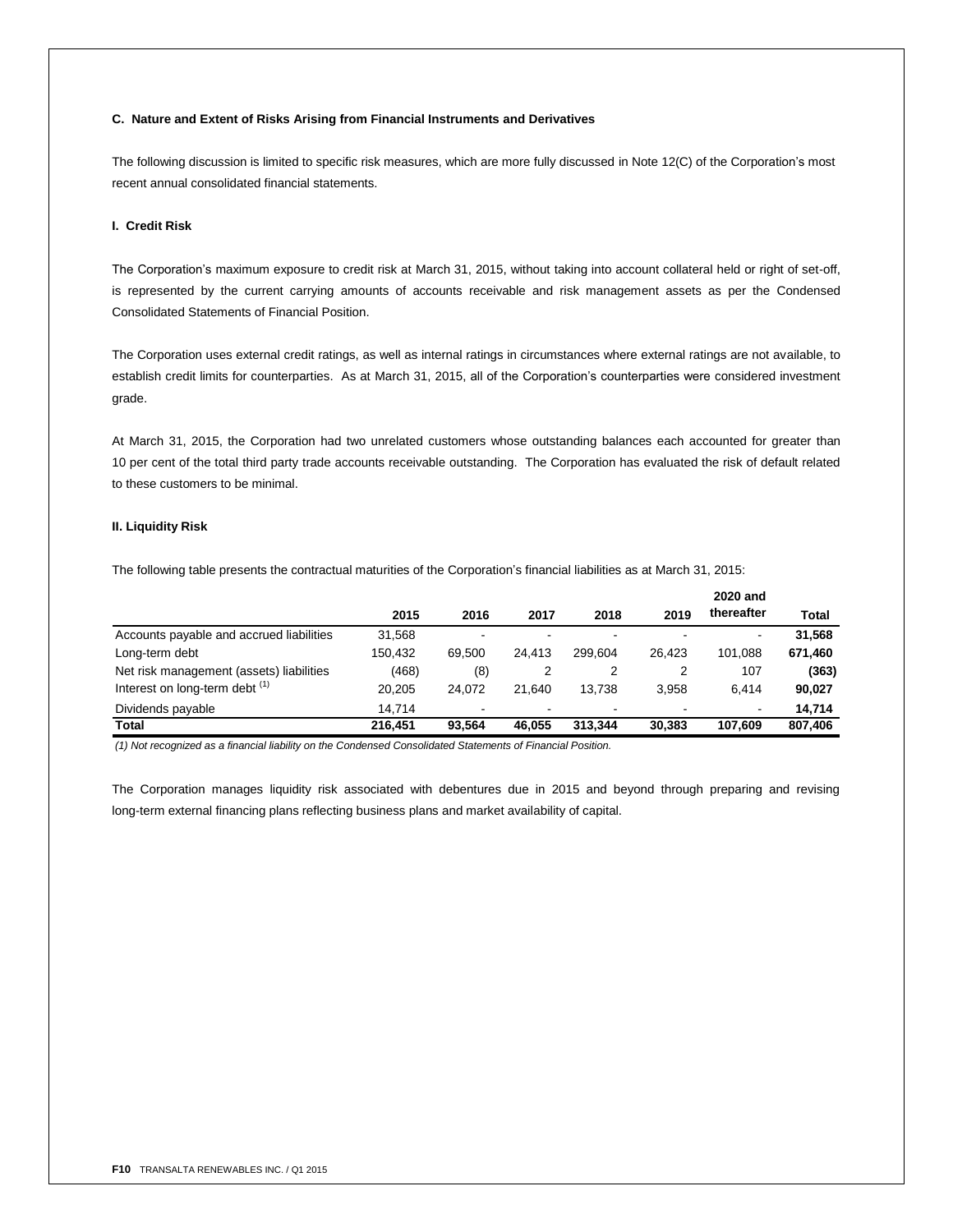# **7 . P R O P E R T Y , P L A N T , A N D E Q U I P M E N T**

|                                                  | Hydro      | Wind       | <b>Capital spares</b> |           |
|--------------------------------------------------|------------|------------|-----------------------|-----------|
|                                                  | generation | generation | and other             | Total     |
| As at Dec. 31, 2014                              | 191.057    | 1.450.287  | 8,936                 | 1,650,280 |
| Additions                                        | 363        | 1,360      | 109                   | 1.832     |
| Depreciation                                     | (1,790)    | (14,010)   | ٠                     | (15,800)  |
| Adjustment with TransAlta                        | ٠          | (8,507)    | 265                   | (8, 242)  |
| Revisions and additions to decommissioning costs | 319        | 171        | ٠                     | 490       |
| Retirements                                      |            | (497)      | ۰                     | (497)     |
| As at March 31, 2015                             | 189.949    | 1,428,804  | 9.310                 | 1.628.063 |

A reconciliation of the changes in the carrying amount of property, plant & equipment ("PP&E") is as follows:

During the quarter, the Corporation recognized an adjustment to give effect to an indemnity from TransAlta for the benefit of the Corporation in respect to a dispute for final disbursements in relation to a construction project completed prior to the formation of the Corporation. As a result, as at March 31, 2015, the Corporation has recognized a receivable from TransAlta of \$10.0 million offset by a reduction to PP&E of \$8.2 million and the recognition of a liability of \$1.2 million in excess of a previously recognized accounts payable amount.

# **8 . I N V E S T M E N T I N P R E F E R R E D S H A R E S**

The investment in preferred shares as at March 31, 2015 and Dec. 31, 2014 is comprised of the U.S.\$102.7 million investment in Class A preferred shares of a subsidiary of TransAlta, and represents the Corporation's economic interest in TransAlta Wyoming Wind LLC., whose only operation is the Wyoming Wind Farm.

The preferred shares entitle the holder to receive monthly, cumulative cash dividends that are based on, and track to, the pre-tax earnings and distributions of TransAlta Wyoming Wind LLC. Dividends received are recognized in cash flows from operating activities in the Condensed Consolidated Statements of Cash Flows.

Summarized financial information relating to TransAlta Wyoming Wind LLC is a follows:

| 3 months ended March 31                     | 2015                         | 2014    |
|---------------------------------------------|------------------------------|---------|
| <b>Results of operations</b>                |                              |         |
| Revenues                                    | 5,266                        | 7,546   |
| Net earnings and total comprehensive income | 2,370                        | 5,016   |
| Cash flows                                  |                              |         |
| <b>Additions to PP&amp;E</b>                | 269                          |         |
| As at                                       | March 31, 2015 Dec. 31, 2014 |         |
| <b>Financial position</b>                   |                              |         |
| Current assets                              | 7,963                        | 4,867   |
| Long-term assets                            | 130,435                      | 120,315 |
| <b>Current liabilities</b>                  | (659)                        | (1,487) |
| Long-term liabilities                       | (3,902)                      | (3,577) |
|                                             |                              |         |

Dividend income from the preferred shares associated with the Wyoming Wind Farm was \$3.0 million for the period ended March 31, 2015 (2014 - \$4.4 million), all of which was based on pre-tax earnings of TransAlta Wyoming Wind LLC.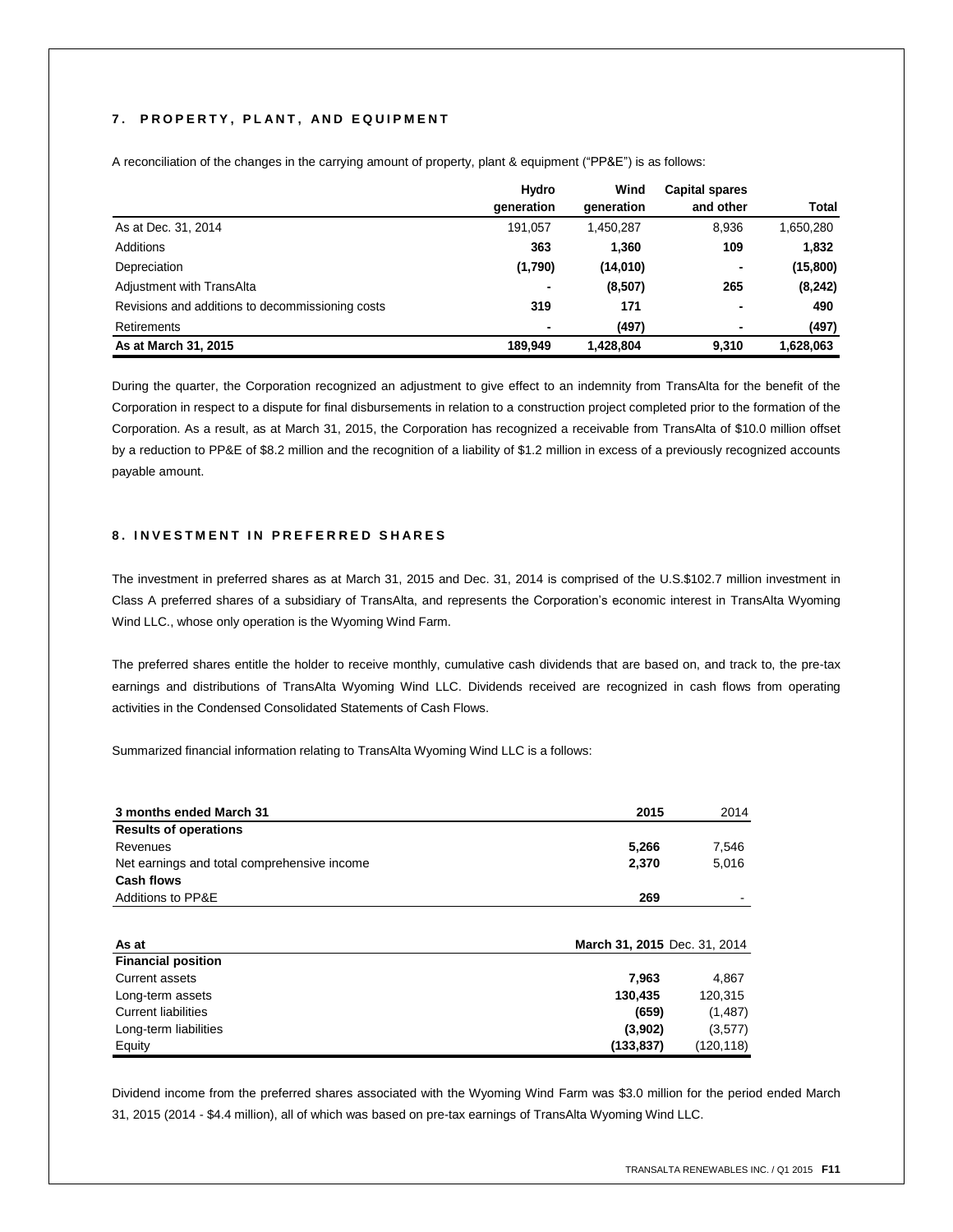# **9 . L O N G - T E R M D E B T**

# **A. Amounts Outstanding**

| As at                                        | March 31, 2015 |           |                |           | Dec. 31, 2014 |                |
|----------------------------------------------|----------------|-----------|----------------|-----------|---------------|----------------|
|                                              | Carrying       | Face      |                | Carrying  | Face          |                |
|                                              | value          | value     | Interest $(1)$ | value     | value         | Interest $(1)$ |
| Unsecured debentures <sup>(2)</sup>          | 346,762        | 348,878   | 5.91%          | 344,201   | 346,698       | 5.91%          |
| Secured debenture                            | 44.769         | 45.000    | 2.95%          | 34.978    | 35.000        | 5.28%          |
| Amortizing Term Loan                         | 167,188        | 167,188   | 4.00%          | 178.364   | 178,364       | 4.00%          |
| Wyoming Wind Acquisition Loan <sup>(3)</sup> | 110,394        | 110,394   | 4.00%          | 100,912   | 100,912       | 4.00%          |
|                                              | 669,113        | 671,460   |                | 658,455   | 660.974       |                |
| Less: current portion                        | (162,041)      | (162,041) |                | (194,951) | (194,951)     |                |
| Total long-term debt                         | 507,072        | 509,419   |                | 463.504   | 466,023       |                |

*(1) Interest rate reflects the stipulated rate or the average rate weighted by principal amounts outstanding.*

*(2) Includes U.S.\$20.0 million (2014 - U.S.\$20.0 million).*

*(3) U.S.\$87.0 million (2014 - U.S.\$87.0 million).*

On Feb. 11, 2015, the Corporation and its partner refinanced maturing debt at the Pingston hydro facility. The Corporation's share of gross proceeds was \$45 million. The bonds bear interest at the annual fixed interest rate of 2.95 per cent, payable semi-annually with no principal repayments until maturity in May 2023. Proceeds were used to repay the \$35 million secured debenture bearing interest at 5.28 per cent.

The Corporation has a \$100.0 million working capital credit facility with TransAlta. As at March 31, 2015 and Dec. 31, 2014, no amounts were drawn on this facility. The working capital credit facility is proposed to be amended and increased to \$350 million following the close of the investment described in Note 13.

The Corporation anticipates refinancing its maturing debt based on reasonable commercial terms.

# **B. Restrictions**

Unsecured debentures include restrictive covenants requiring the proceeds received from the sale of certain assets to be reinvested into similar renewable assets.

### **1 0 . C O M M O N S H A R E S**

### **A. Authorized and Outstanding**

The Corporation is authorized to issue an unlimited number of common shares without nominal or par value and an unlimited number of preferred shares. The common shares entitle the holders thereof to one vote per share at meetings of shareholders. The preferred shares are issuable in series and have such rights, restrictions, conditions, and limitations as the Board of Directors (the "Board") may from time to time determine.

The Corporation had 114.7 million issued and outstanding common shares as at March 31, 2015 and Dec. 31, 2014. No preferred shares have been issued.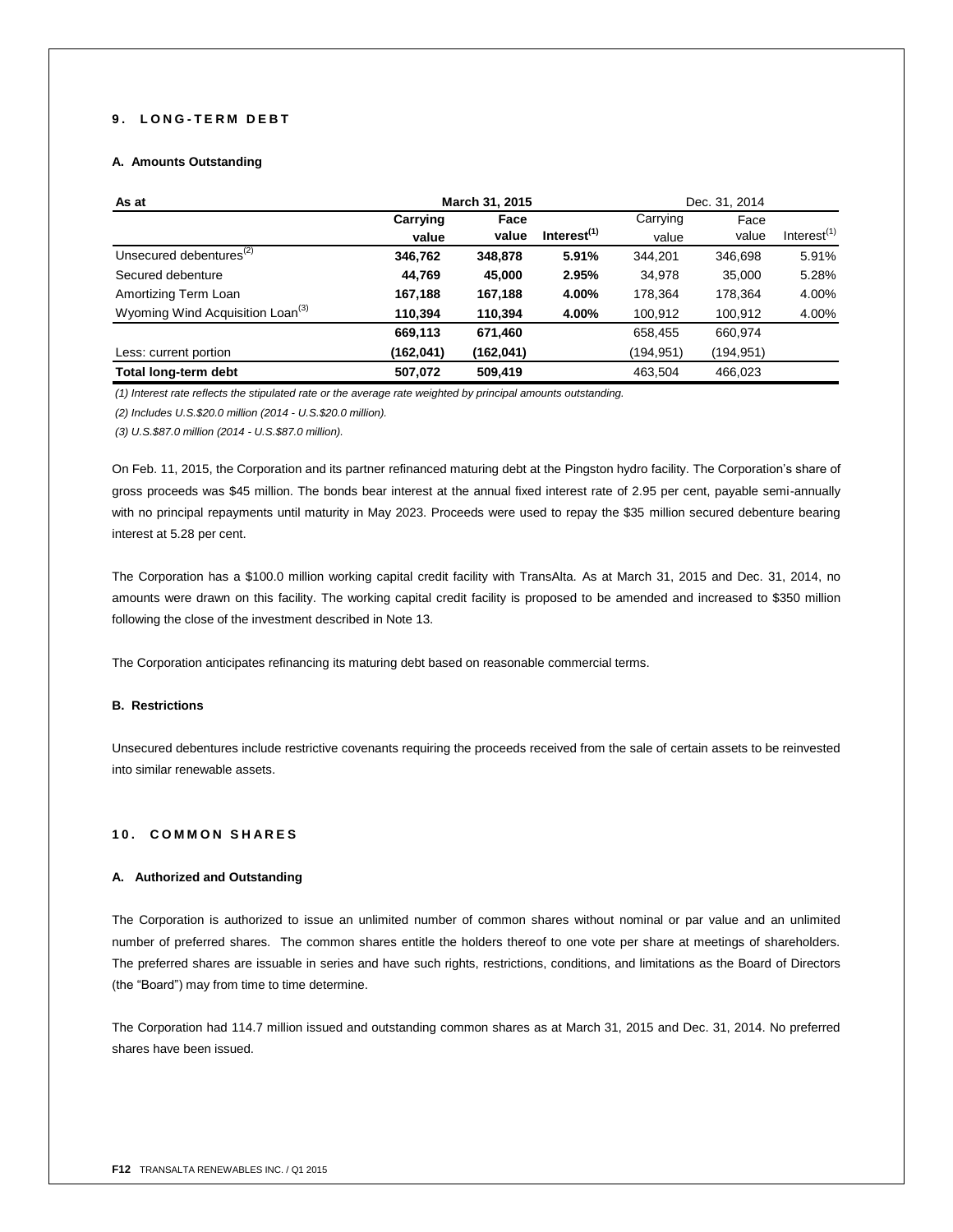# **B. Dividends**

The declaration of dividends on the Corporation's common shares is at the discretion of the Board.

The following table summarizes the common share dividends declared within the three months ended March 31, 2015 and 2014:

|                             | Total dividends per |                        |           | Other        |
|-----------------------------|---------------------|------------------------|-----------|--------------|
| Dividends declared          | share               | <b>Total dividends</b> | TransAlta | shareholders |
| Period ended March 31, 2015 | 0.19248             | 22.071                 | 15.516    | 6.555        |
| Period ended March 31, 2014 | 0.06416             | 7.357                  | 5.172     | 2,185        |

### **C. Earnings per Share**

Basic earnings per share is based on net earnings attributable to the common shareholders and is calculated based upon the weighted average number of common shares outstanding during the periods presented. The Corporation has no dilutive or potentially dilutive instruments.

# **1 1 . C O N T I N G E N C I E S**

In the normal course of business, the Corporation may become party to litigation claims. There are currently no known claims that the Corporation has determined as significant enough to require disclosure.

# **1 2 . R E L A T E D P A R T Y T R A N S A C T I O N S A N D B A L A N C E S**

The Corporation has entered into certain agreements and transactions with TransAlta which are discussed in more detail in Note 24 of the Corporation's most recent annual consolidated financial statements.

### **A. Related Party Transactions**

Related party transactions include the dividend income from the investment in preferred shares disclosed in Note 8 and the interest on letters of credit and guarantees pledged by TransAlta disclosed in Note 3.

Significant related party transactions that are not otherwise presented elsewhere consist of the following:

|                                                        | 3 months ended March 31 |       |
|--------------------------------------------------------|-------------------------|-------|
|                                                        | 2015                    | 2014  |
| Revenue from TransAlta PPAs                            | 10,569                  | 7,951 |
| Royalty and other revenue-based costs adjustment       | 133                     |       |
| Revenue from emission reduction credits <sup>(1)</sup> | 2,240                   |       |
| <b>G&amp;A Reimbursement Fee</b>                       | 2,628                   | 2,523 |
| Interest expense on Amortizing Term Loan               | 1,697                   | 1,914 |
| Interest expense on Wyoming Wind Acquisition Loan      | 1.097                   | 1,135 |

 $<sup>(1)</sup>$  The value of the emission reduction credits was determined by reference to market information for similar instruments, including historical</sup> transactions with third parties, with the transaction ultimately reviewed and approved by the Corporation's independent members of the Board of Directors.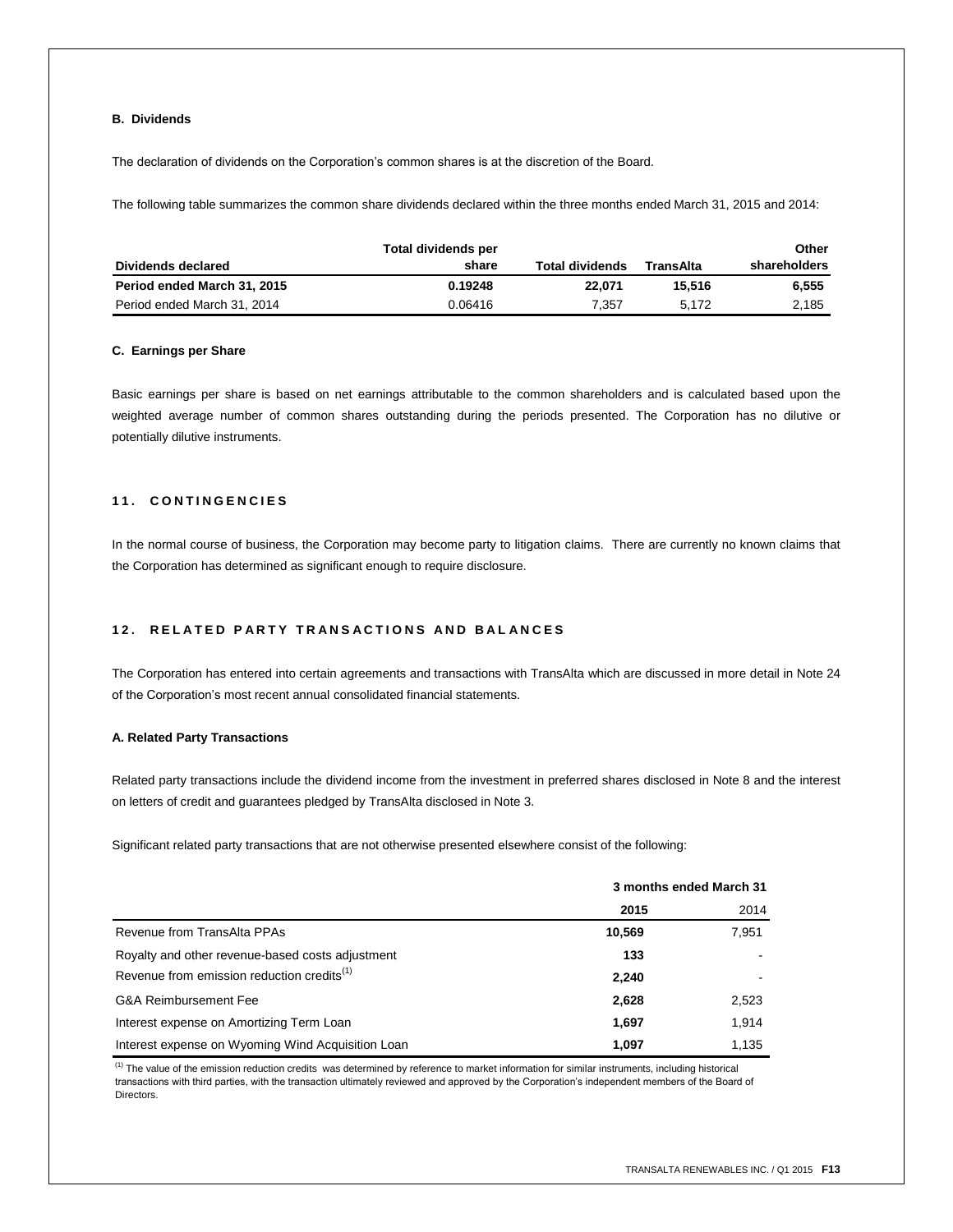All of these transactions are with TransAlta or subsidiaries of TransAlta.

### **B. Related Party Balances**

Related party balances include the investment in preferred shares, the risk management assets and liabilities, as well as the Amortizing Term Loan, Wyoming Wind Acquisition Loan, and credit facility disclosed in Note 9.

Significant related party balances that are not otherwise presented elsewhere consist of the following:

| As at                                                              | March 31, 2015 | Dec. 31, 2014 |
|--------------------------------------------------------------------|----------------|---------------|
| Trade and other receivables                                        | 16.307         | 7.136         |
| Trade accounts payable                                             | 3,585          | 3,142         |
| Interest payable                                                   | 934            | 2.795         |
| Dividends payable                                                  | 10.345         | 10,345        |
| Letters of credit issued by TransAlta on behalf of the Corporation | 5.167          | 4.503         |
| Guarantees provided by TransAlta on behalf of the Corporation      | 226.500        | 226,500       |

All of these balances are with TransAlta or subsidiaries of TransAlta.

### 13. SIGNIFICANT AND SUBSEQUENT EVENTS

On March 23, 2015, the Corporation entered into an investment agreement with TransAlta, pursuant to which it has agreed to acquire an economic interest based on the cash flows of TransAlta's Australian power generation and gas pipeline portfolio of assets ("Australian Assets") held by TransAlta Energy (Australia) Pty Ltd. ("TEA"), and fund the remaining construction costs for the South Hedland Power Station Project, for a combined value of approximately \$1.78 billion. The Australian Assets presently consist of 575 MW of power generation from six gas-fuelled operating facilities and the 150 MW South Hedland Project, as well as the recently commissioned 270 kilometre gas pipeline. The Investment Agreement provides the Corporation with certain protections in relation to exchange rates, the cost to complete the construction of South Hedland, and the timing of the commencement of its commercial operation. The Corporation's investment will consist of the acquisition of securities of TEA which will provide the Corporation a priority return on invested capital, and tracking preferred shares issued by another subsidiary of TransAlta, which will provide an economic interest based on cash flows of the Australian Assets broadly equal to the underlying net distributable profits of TEA. TransAlta will continue to own, manage, and operate the Australian Assets.

The Corporation intends to finance the investment through a combination of cash and shares issued to TransAlta. The cash consideration payable to TransAlta will be raised through an equity offering.

TransAlta will receive \$1,284 million as consideration pursuant to the Transaction (the "Transaction") through a combination of Common Shares and Class B Shares in the capital of the Corporation as well as cash. The Class B Shares will provide voting rights equivalent to the Common Shares and are non-dividend paying, but will convert to Common Shares when the South Hedland project is fully commissioned. The number of Common Shares that TransAlta receives on the conversion of the Class B Shares will be adjusted based on the actual amount that the Corporation funds for the construction and commissioning of the South Hedland project relative to the budgeted costs. In the event that the construction amount funded by the Corporation exceeds the budgeted costs, TransAlta will receive fewer Common Shares upon conversion and, comparably, TransAlta will receive more Common Shares in the event the Corporation funds less than the budgeted costs. The remaining budgeted costs to be funded by TransAlta Renewables in connection with the construction and commissioning of the South Hedland project are approximately \$490 million, which are expected to be funded through a combination of internally generated cash flow and borrowings under a credit facility.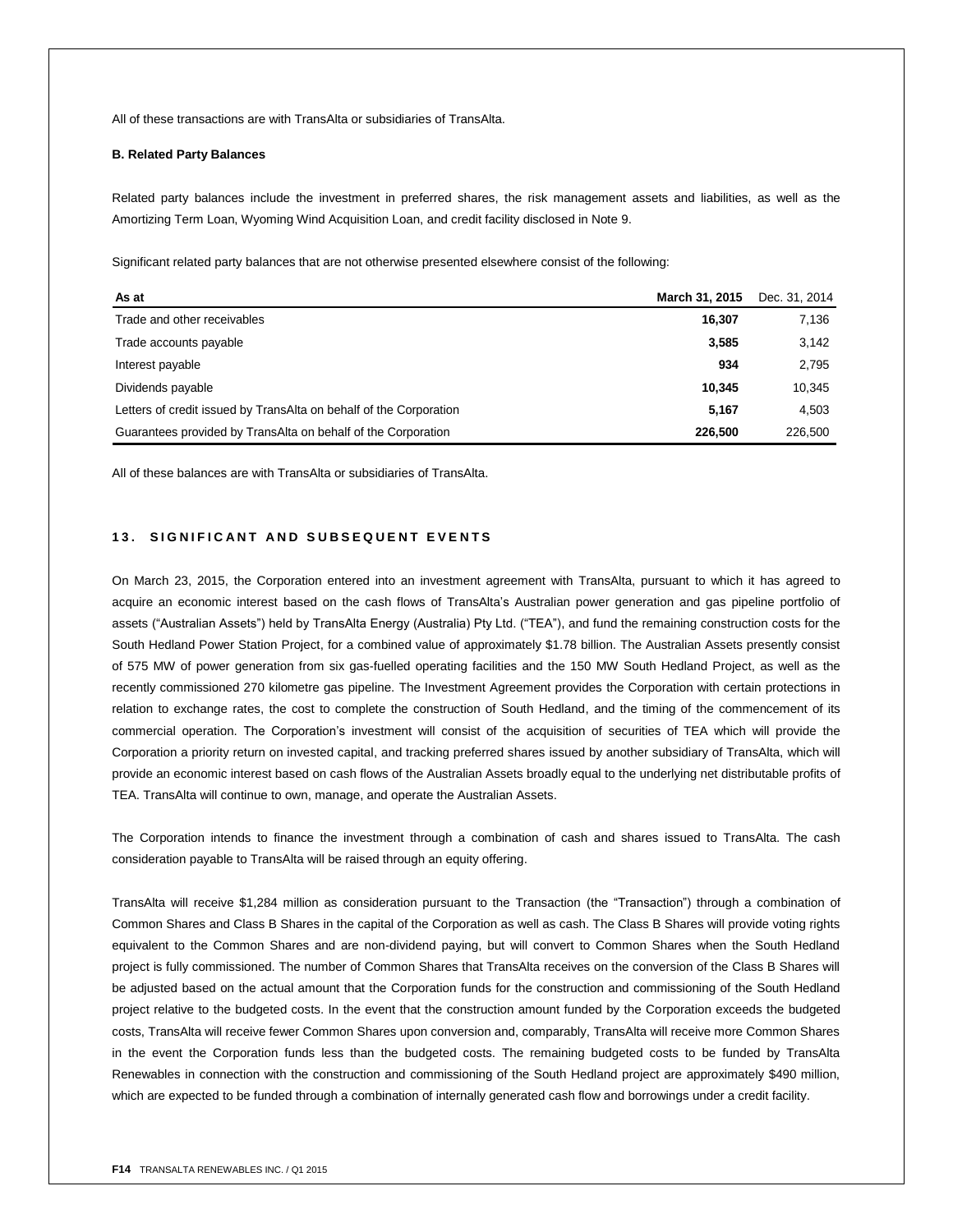On April 8, 2015, TransAlta Renewables issued a final short form prospectus qualifying the distribution of 15,820,000 subscription receipts (each, a "Subscription Receipt") at a price of \$12.65 per Subscription Receipt for gross proceeds of approximately \$200 million. The offering closed on April 15, 2015. In addition, TransAlta Renewables granted an over-allotment option to the underwriters, exercisable at any time within 30 days following closing of the offering, to purchase up to 2,373,000 Subscription Receipts at the same price for gross proceeds of up to approximately \$30 million. The underwriters exercised in part the over-allotment option and purchased 2,038,423 Subscription Receipts. The over-allotment option closed on April 23, 2015. The Corporation expects to receive approximately \$226 million in gross proceeds (\$215 million in net proceeds).

Closing of the Transaction is expected to occur in May 2015 and is subject to approval by the Corporation's shareholders (excluding TransAlta). The Corporation has received the regulatory approvals.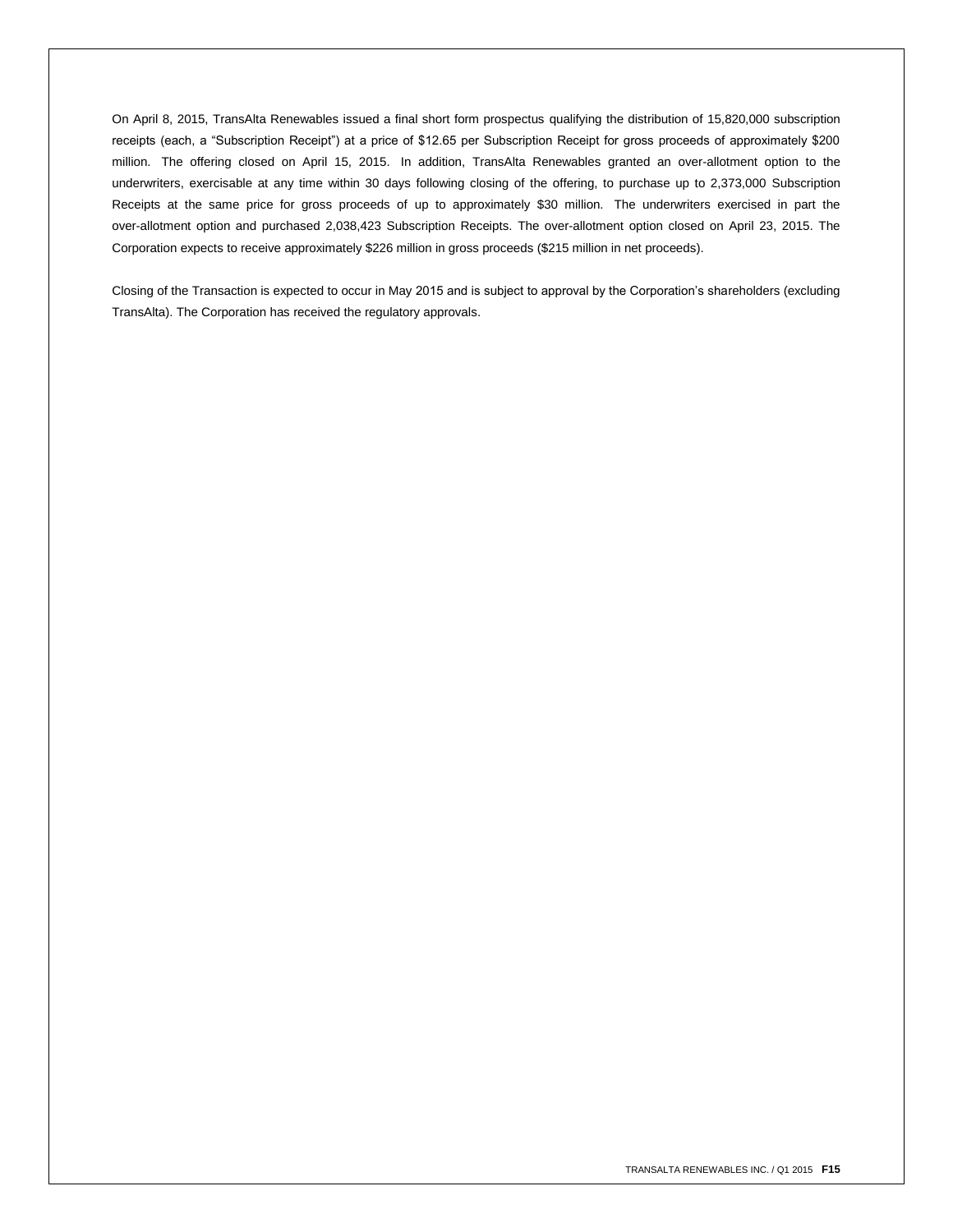### **GLOSSARY OF KEY TERMS**

**Amortizing Term Loan** - An unsecured, Amortizing Term Loan from TransAlta, with an initial amount in 2013 of \$200 million.

**Capacity** - The rated continuous load-carrying ability, expressed in megawatts, of generation equipment.

**G&A Reimbursement Fee –** The fee payable to TransAlta under the Management, Administrative and Operational Services Agreement to compensate TransAlta for the provision of all the general administrative services as may be required or advisable for the management of the affairs of the Corporation.

**Gigawatt** - A measure of electric power equal to 1,000 megawatts.

**Gigawatt Hour (GWh)** - A measure of electricity consumption equivalent to the use of 1,000 megawatts of power over a period of one hour.

**Greenhouse Gas (GHG)** - Gases having potential to retain heat in the atmosphere, including water vapour, carbon dioxide, methane, nitrous oxide, hydrofluorocarbons, and perfluorocarbons.

**Megawatt (MW)** - A measure of electric power equal to 1,000,000 watts.

**Megawatt Hour (MWh)** - A measure of electricity consumption equivalent to the use of 1,000,000 watts of power over a period of one hour.

**Net Maximum Capacity** - The maximum capacity or effective rating, modified for ambient limitations, that a generating unit or power plant can sustain over a specific period, less the capacity used to supply the demand of station service or auxiliary needs.

**PPA –** A power purchase and sale agreement between a power generator and a third-party acquirer of electricity.

**Renewable Power** - Power generated from renewable terrestrial mechanisms including wind, hydro, geothermal, and solar with regeneration.

**TransAlta PPAs –** PPAs between TransAlta and the Corporation providing for the purchase by TransAlta, for a fixed price, all of the power produced by certain wind and hydro facilities. The initial price payable in 2013 by TransAlta for output was \$30.00/MWh for wind facilities and \$45.00 per MWh for hydro facilities, which amounts are adjusted annually for changes in the Consumer Price Index.

**Unplanned Outage** - The shutdown of a generating unit due to an unanticipated breakdown.

**Working Capital Credit Facility -** A \$100 million unsecured working capital credit facility with TransAlta. The facility is available for general corporate purposes including financing ongoing working capital requirements.

**Wyoming Wind Acquisition Loan** – An unsecured loan from TransAlta to fund the acquisition of the economic interest in the 144 MW wind farm in Wyoming with an initial amount in 2013 of U.S. \$102 million.

**Wyoming Wind Preferred Shares** – A U.S.\$102.7 million investment in Class A Preferred Shares of a TransAlta subsidiary to acquire the economic interest in the 144 MW wind farm in Wyoming.